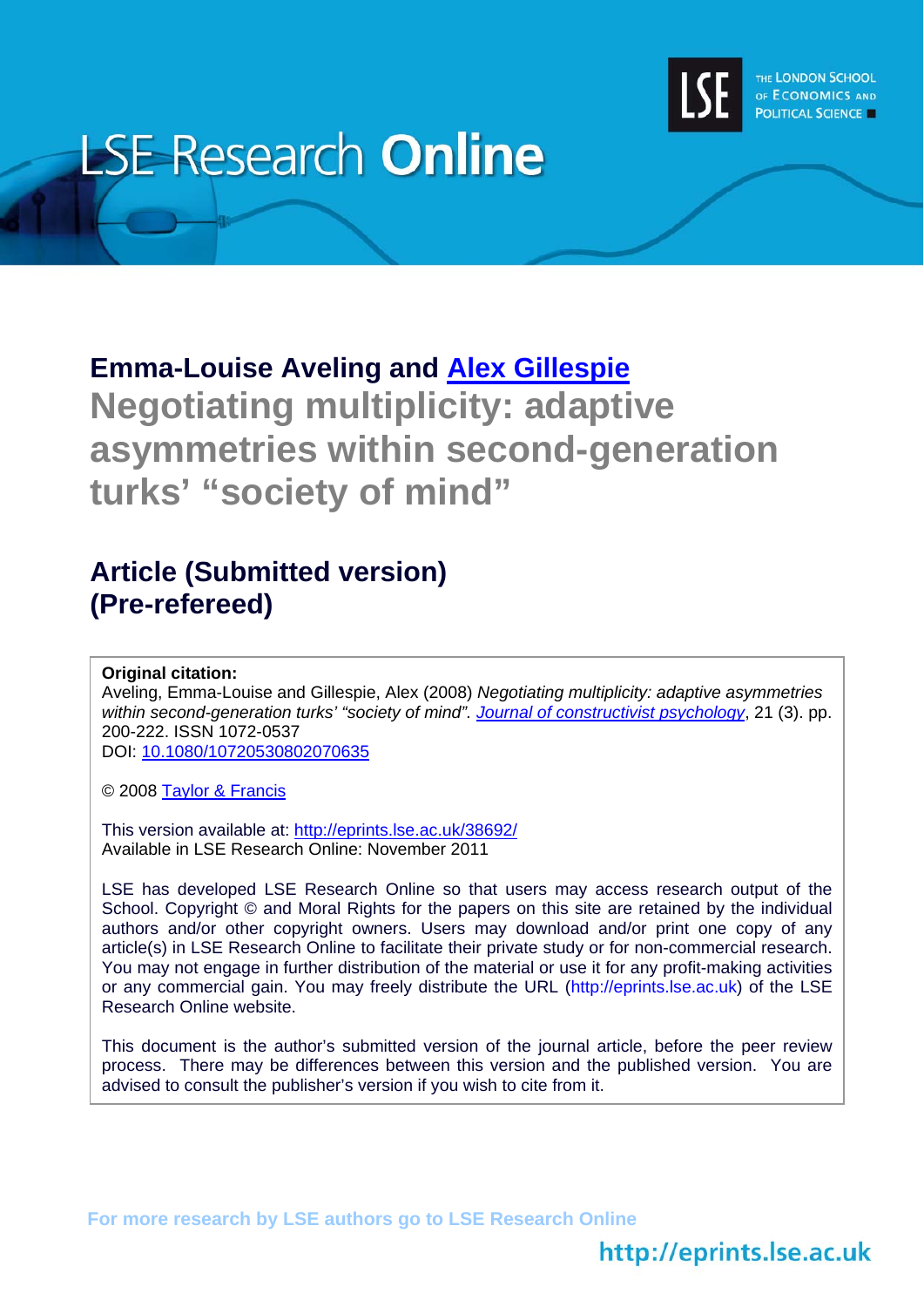Running head: Negotiating Multiplicity

#### Negotiating Multiplicity:

#### Adaptive Asymmetries Within Second Generation Turks' 'Society Of Mind'

Emma-Louise Aveling<sup>[1](#page-3-0)</sup>

Department of Social and Developmental Psychology

School of Social and Political Sciences

University of Cambridge

Free School Lane

Cambridge CB2 3RQ, UK

Tel:  $+44(0)1223338067$ 

Fax:  $+ 44 (0)1223 334550$ 

Email: ela29@cam.ac.uk

Alex Gillespie

Department of Psychology

University of Stirling

Stirling FK9 4LA

UK

<span id="page-1-0"></span><sup>&</sup>lt;sup>1</sup> Author for correspondence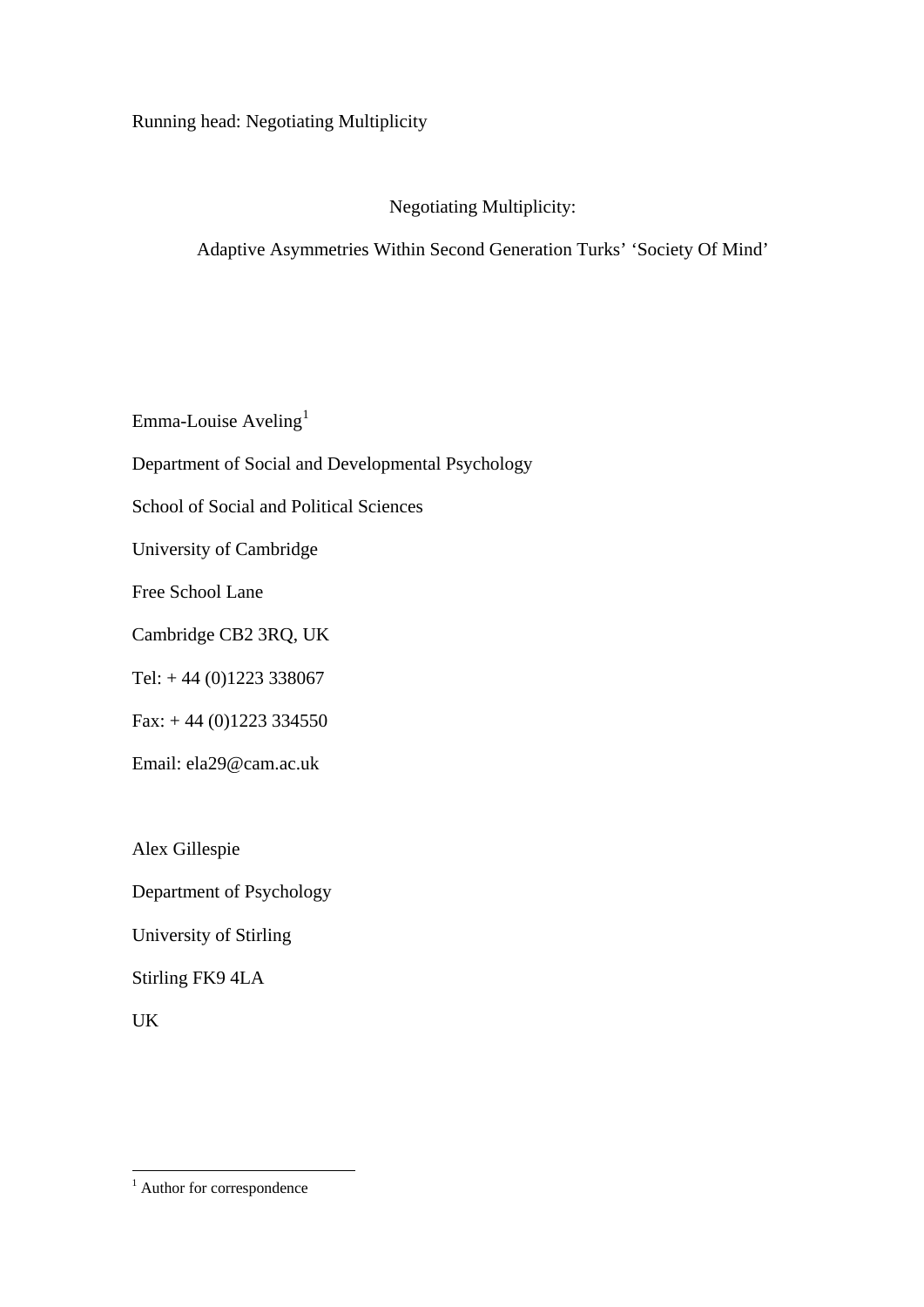#### Negotiating Multiplicity:

#### Adaptive Asymmetries Within Second Generation Turks 'Society Of Mind'

#### Abstract

If identities are socially produced, what happens when individuals grow up participating in divergent or conflicting social contexts? This paper reports upon research with second generation Turkish adolescents in London. Using the concept of the dialogical self, the research examines the dialogical structure of these young Turks' selves. The analysis is Bakhtinian and seeks to identify the different discourses through which these young Turks talk about themselves. Three distinct discourses, or I-positions, are identified. These are then related to the sociocultural context within which these youth live, and specific attention is given to the constraints upon these youth in expressing aspects of their identity. We demonstrate that the asymmetries and tensions within these adolescents' dialogical selves are adaptive to the fractured and asymmetrical social contexts in which they are embedded.

Keywords: Dialogism, self, Bakhtin, identity, adolescents, Turks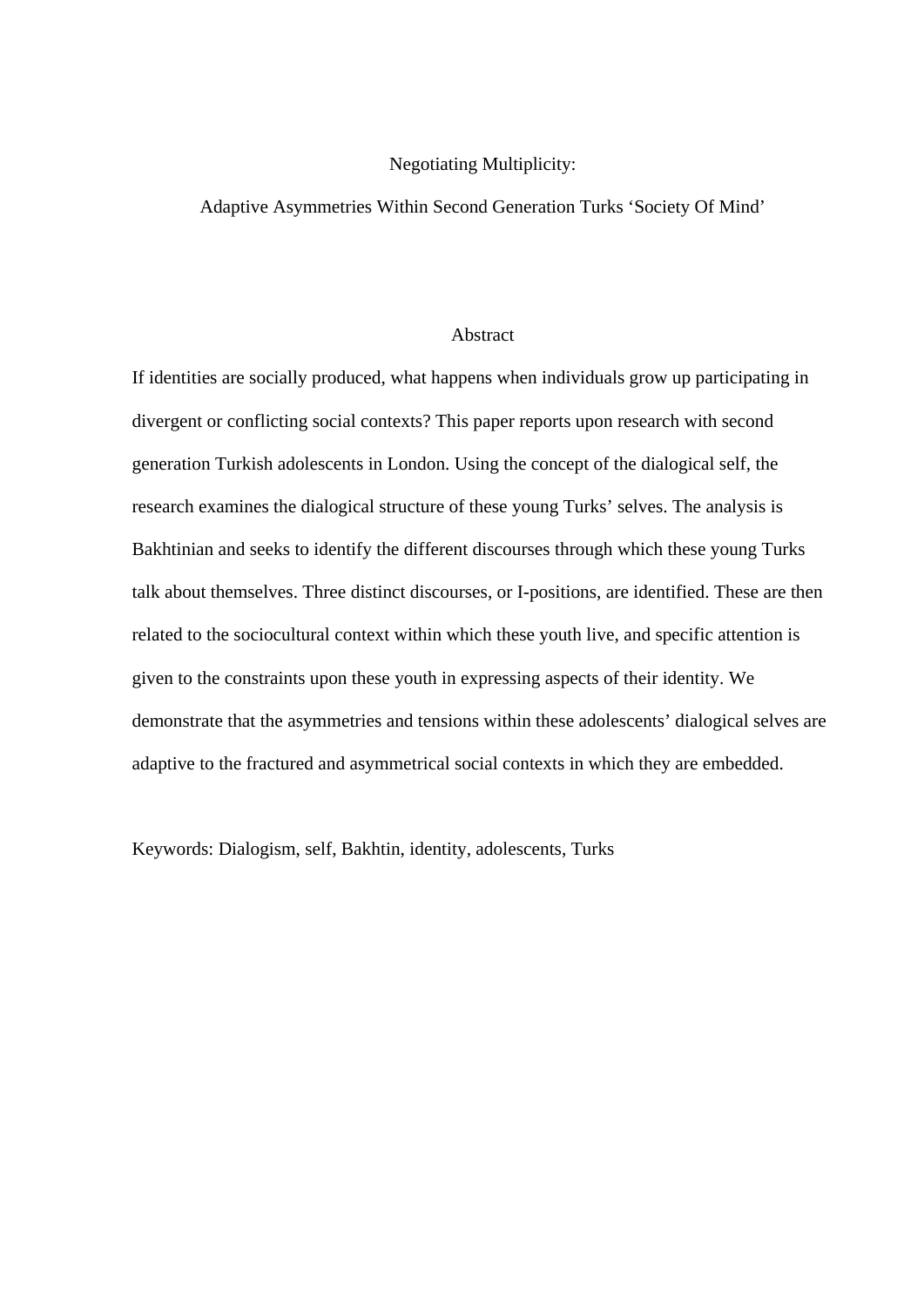#### Negotiating Multiplicity:

#### Adaptive Asymmetries Within Second Generation Turks 'Society Of Mind'

The concept of the Dialogical Self is ideally suited to analysing identity in the current context of globalisation (Hermans & Dimaggio, 2007). It has long been recognised that the self is forged in cultural and community contexts (James, 1890). While all adolescents in late modernity must negotiate a heterogeneous and fragmented society (Rappoport, Baumgarden & Boone, 1999), for second generation ethnic minorities, socialised into both the culture of their parents and the host culture, the existential drama is even greater (Parker, 1995). The present research focuses upon identity work and dialogical positioning amongst young Turks<sup>[2](#page-1-0)</sup> growing up in London. Specifically, our aim is to use the concept of the dialogical self to pursue the fragmented and asymmetrical sociocultural context experienced by these second generation immigrants into the micro-dynamics of identity.

#### Identity And Globalisation

The rapid pace of change in contemporary societies is evident in the increasing "moving and mixing", collapsing and coalescing of cultures (Hermans & Kempen, 1998, p. 1117). Globalised communication technologies, cheaper travel, increased transnational migration and the creation of diasporic communities, and the expansion of capitalist commodity and culture production have transformed everyday life across the globe (Giddens, 1991). This sociocultural flux has led to new forms of cultural identity, especially the construction of 'hybridised' identities (Hermans & Kempen, 1998). Much research has described the agency and creativity of second generation adolescents in drawing on multiple cultural resources to construct novel, 'in-between' identities (Back 1996; Gervais &

1

<span id="page-3-1"></span><span id="page-3-0"></span> $2$  The Turkish-speaking population consists of Turks, Kurds and Turkish-Cypriots. Participants referred to themselves under the general category of 'Turks', thus I shall follow their terminology. This does not include young Kurds, who constitute a more distinctive group within the Turkish-speaking community (see Enneli, Modood & Bradley, 2005).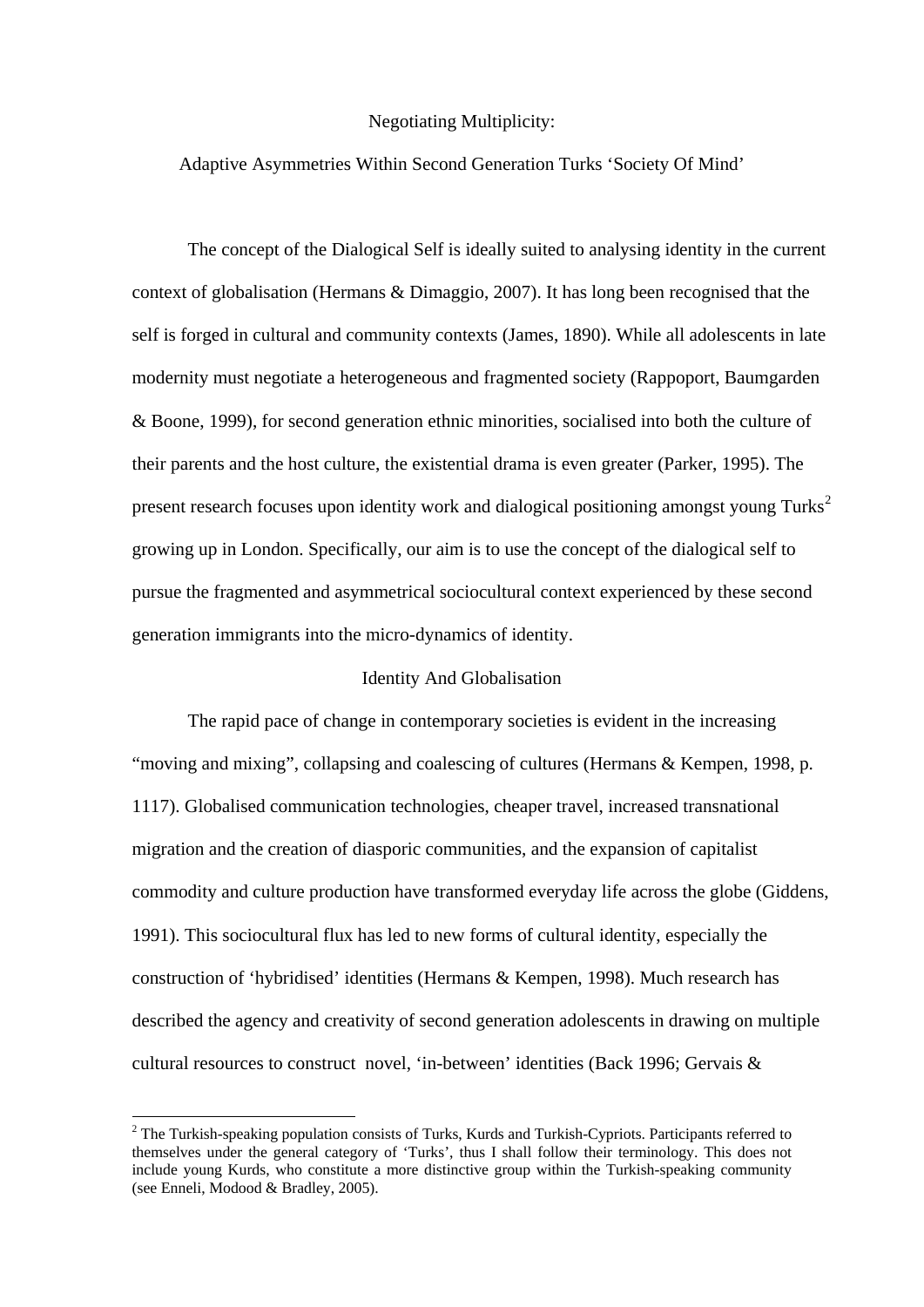Jovchelovitch, 1998). However, the notion of hybridised identities should not be taken to imply an integrated developmental end-point. Rather it characterises a complex of multiple, shifting identities and an *on-going* process of negotiation as different aspects mutually define and redefine each other (Howarth, 2002; Bhatia & Ram, 2001; da Cunha, 1995). Moreover, these identities, embedded in multiple, overlapping cultural territories are contextual and contingent (Baumann, 1996; Nagel, 1996). Thus for the British-Sikh teenagers in K. Hall's (1995, p. 254) study, there is a "time to act English" and a "time to act Indian", as well as a time to "play with the identities in between". This highlights the importance of attention to the sociocultural context, including what kind of "time" the research setting represents and how the participants are engaging with that context.

Despite the evidence of creativity and novelty in the emergence of ethnic identities, identities are not freely constructed. Rather, identity construction involves a negotiation between internal identifications and external ascriptions (Nagel, 1996). As Bhatia (2002) argues, these dialogues are always situated in a macro context influenced by historical and political issues of racism, gender, imperialism and power. For example, the power of new racist discourses based upon cultural purity has been revealed in Enneli, Modood & Bradley (2005, p. 38) finding that young Turks in the UK felt that "British" identity, in its "wider, ethnic or cultural meaning" could only be claimed by white English people.

An additional identity constraint is provided by the stories, legacies and immigration heritage within the given ethnic group (Bhatia & Ram, 2001; Bhatia, 2002). For example, Mandel (1995) shows that discourses of return or repatriation constitute the 'master narrative' for the Turkish diaspora in Germany; yet for the second generation, some of whom have never been to Turkey, this discourse is replete with paradoxes and contradictions. Similarly, K. Hall (1995) has examined the constraining forces of cultural conservatism within the British-Sikh community.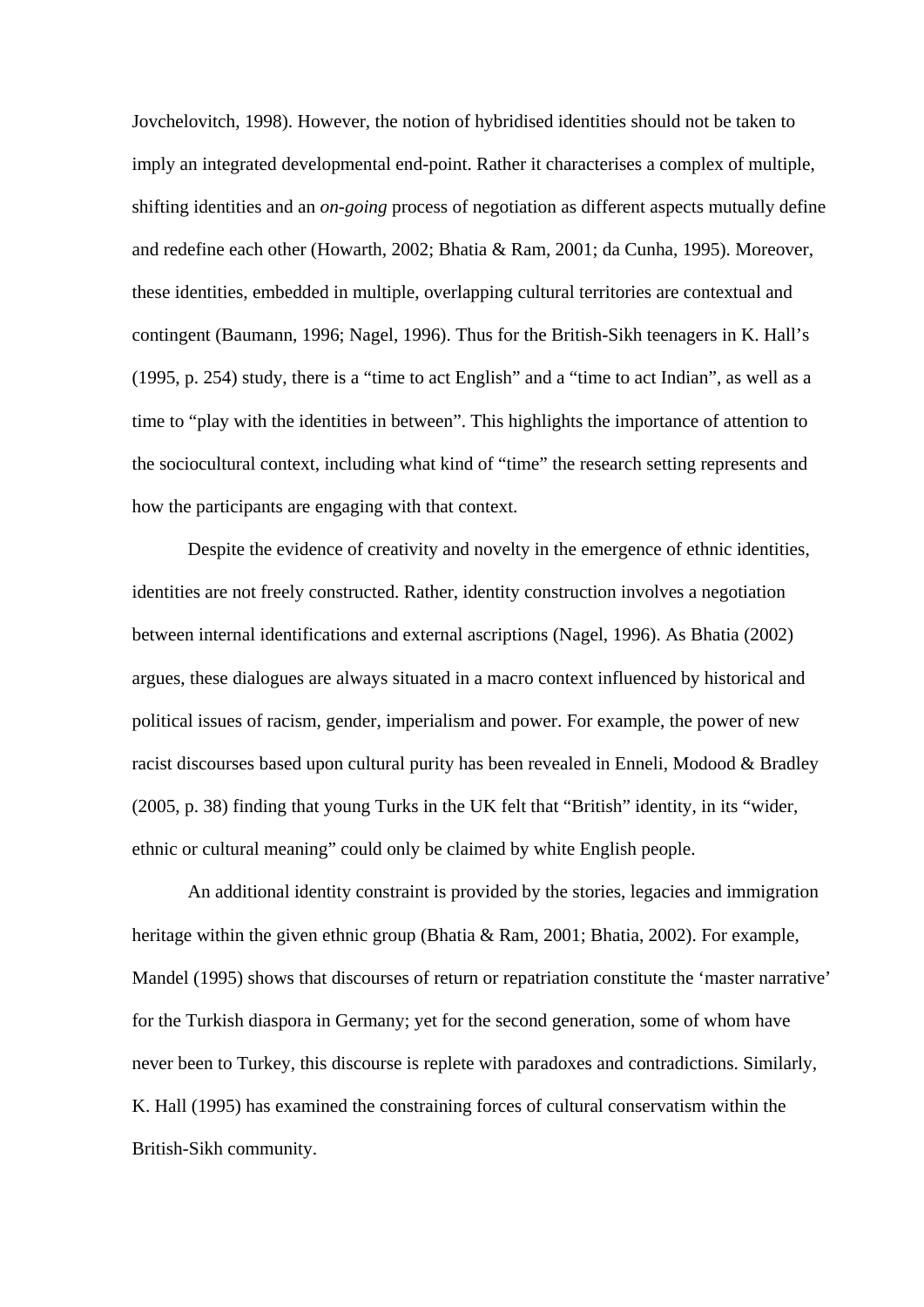The children of immigrants therefore must find their positions within a particularly taut tangle of contradictory demands and discourses from both their ethnic community and the wider society. The aim of the present research is to provide a dialogical analysis of the identity construction of second generation Turkish immigrants in London, an 'invisible minority' in both youth and ethnicity research (Enneli, Modood & Bradley, 2005). Based on previous research, we attempt to articulate both the constraints upon and the creativity within their identity construction. Often culture and agency are separated and opposed. In contrast, our approach conceives of culture as a semiotic system *through* which individuals think and act (Valsiner, 2002; Gillespie, 2006a). Yet, for ethnic minority youths in particular, such cultural contexts are structured by asymmetries of power. The process of identity construction therefore entails not only an accommodation of the potential cultural 'pushes and pulls', but also adapting to the constraints imposed by such asymmetries.

#### The Dialogical Self

The concept of the dialogical self (Hermans, 1996, 2001a, 2001b; Hermans, Kempen, & vanLoon, 1992) can be used to elucidate identity dynamics within a heterogeneous sociocultural context. The self is depicted as a multiplicity of I-positions representing a "society of mind" (Hermans 2002, p. 147 ). Each of these I-positions stands in some relation to the social world, such that the "growing complexity of the world goes hand in hand with the growing complexity of the self" (Hermans, 2001b, p. 361).

The concept of I-positions goes back to James' (1890) distinction between the 'I' and the 'Me'. The 'I' is the position from which someone acts or speaks, it is self as subject. While the 'Me', on the other hand, is self as object, or self as known to self. To describe the self as a dynamic multiplicity of relatively autonomous I-positions is to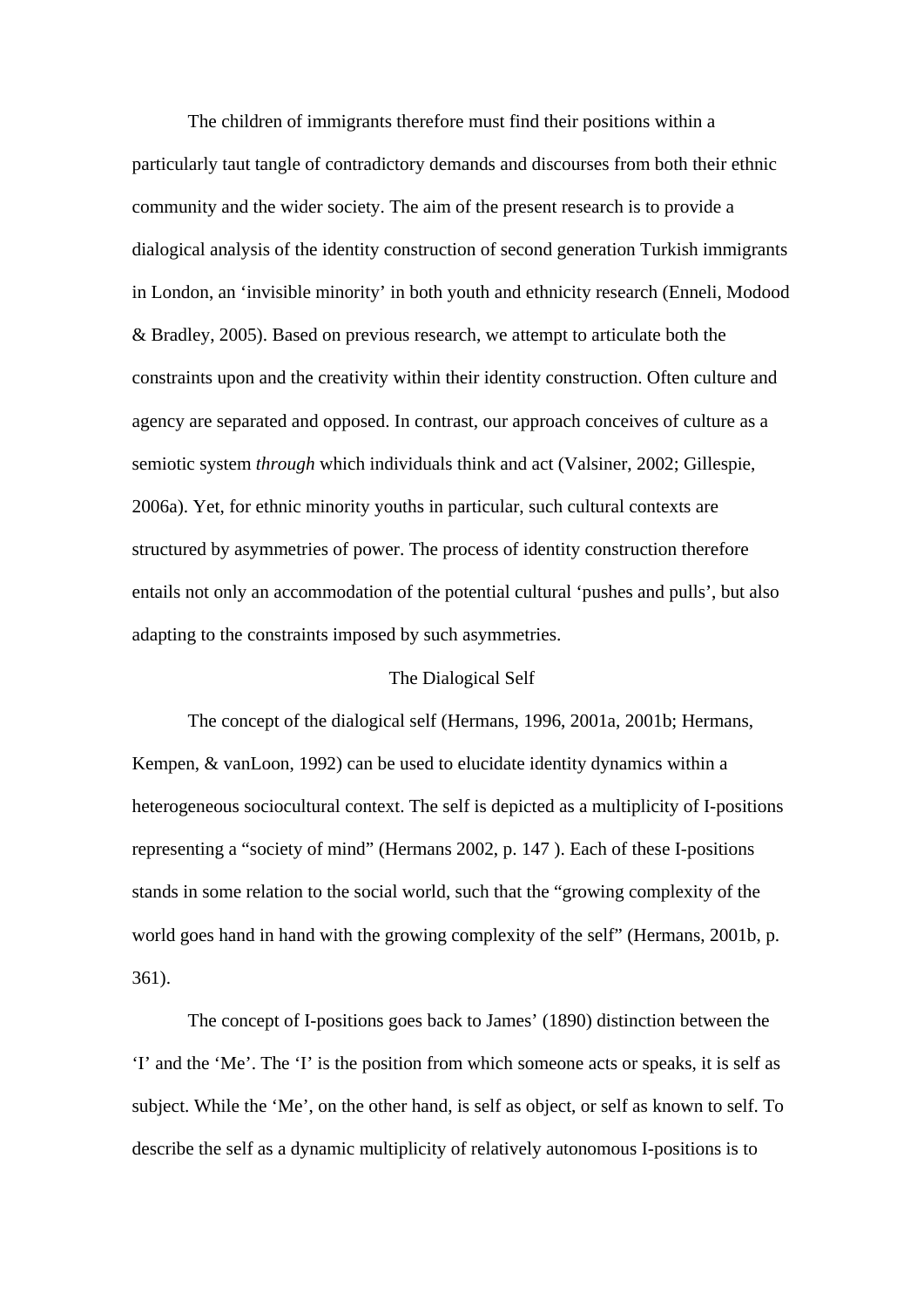recognise that there are many distinct discursive and action positions that an individual can take up. This makes possible internal dialogue as the I-positions within this polyphonic self can "agree, disagree, misunderstand, oppose, contradict, question, challenge and even ridicule the I in another position" (Hermans, 2001a, p. 249).

Where does this heterogeneity come from? The words we use and the discourses we take up are not only our own (Bakhtin, 1981). The words one uses are also always another's words: we both shape and are *shaped by* the words and the narrative traditions in which they are embedded (Shotter, 1993). If the individual lives in society with competing discourses, then in taking up those conflicting discourses, so we will find the conflict within the individual. Equally, if the individual inhabits two quite different social contexts, each with its own discourse, so within the individual we will find these two discourses. The study of the dialogical self is the examination of these social discourses within the individual.

Crucially, the macro-context in which the dialogical self is embedded is characterised by patterns of dominance and asymmetries in social power. Due to such differences, some groups (e.g. English people) have more opportunity to be heard than others (e.g. ethnic minorities). The discourses of dominant groups thus constrain the subject positions available to be occupied by less powerful others. Consequently, power asymmetries within the sociocultural environment become reflected within the 'society of mind', organising, colouring and constraining the meaning system that emerges (Valsiner, 2002).

The following research uses the concept of the dialogical self to analyse the Ipositions occupied by second generation Turks, the discourses through which they speak, and the origins of these discourses in their social world, thus providing a window into their asymmetrical sociocultural context.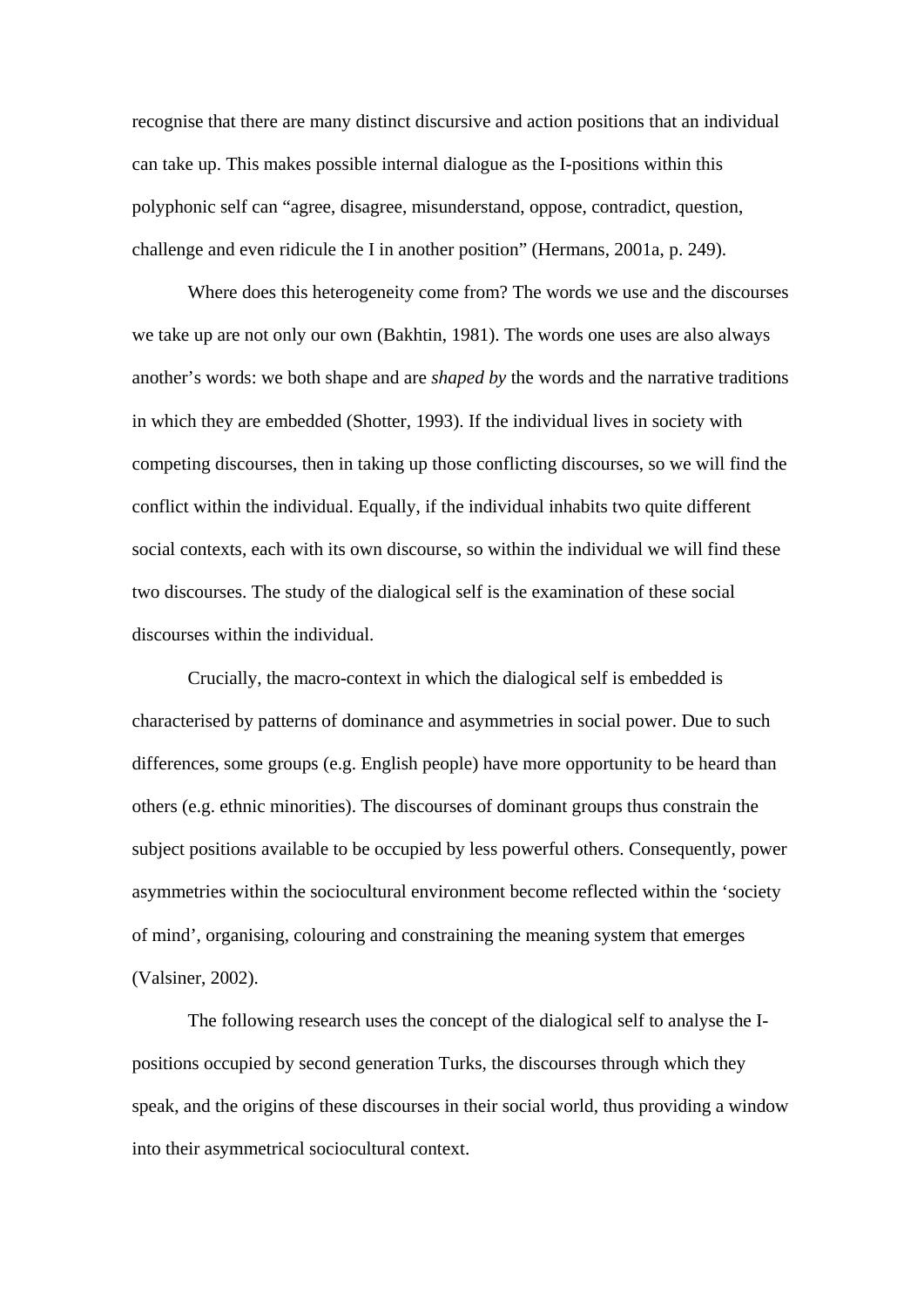#### Research Context: Turkish Adolescents in London

The participants in this study (five boys, five girls, aged 14-18 years) were all students at a Turkish Supplementary School in North London. All were born and brought up in the England. Nine participants have Turkish Cypriot parents; one has one Turkish and one Turkish Cypriot parent. All the students had been at the school between 2.5 and 10 years. The school, which operates every Saturday is run by parents and professionals in the Turkish and Turkish Cypriot diaspora, to teach second- and thirdgeneration Turks and Turkish Cypriots about their heritage, including Turkish language, music and dance.

This Turkish school is a part of a large, vibrant and independent Turkish community. The tight-knit nature of this community is evident in the fact that half of the participants in this sample were related to members of staff. The students in this sample had also known each other for a number of years, and said that, although it had been their parents who encouraged them to come initially, they also saw it as an important opportunity to socialise with their friends from the Turkish community.

The main method of data generation was interviews (10 individual and 2 group) conducted by the first author. All of the interviews took place during the Turkish Supplementary School hours, in an unused classroom, and lasted between 55-65 minutes each (11 hours 26 minutes in total). Students were first interviewed individually, and then in one of the two focus groups.

The individual interviews covered participants' experiences at mainstream school and Turkish school, descriptions of their families and friendships, social/leisure activities, Turkish language facility and use, perceptions of the Turkish community and their place within it and their hopes and aspirations for the future. Following Kvale (1996), the focus groups were a form of 're-interview', which allows the researcher to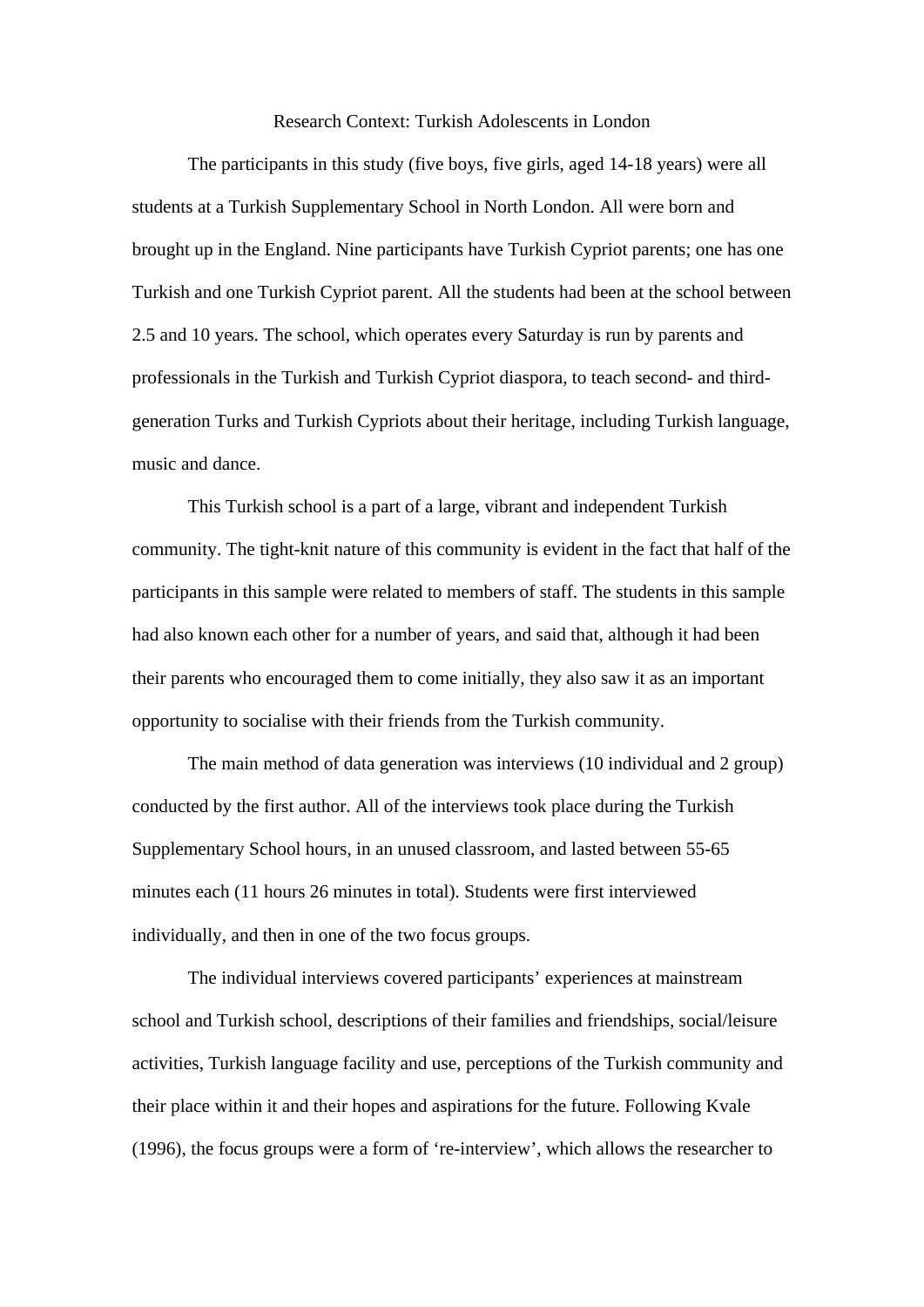reflect back emerging ideas and assess how common salient understandings are to the group. Thus the topics in the group interviews overlapped with topics from the individual interviews.

Participant observation was also used. This included background reading of relevant books, newspapers and internet sites, observation of school activities, and informal discussions with students. Combined with interviews with two staff members, this method provided insight into the nature of the discourses surrounding the participants (Marshall & Rossman, 1995). During two months of weekly visits to the school, the first author was able to observe assemblies, classes, special events (e.g. Turkish festival celebrations) and interactions between staff, parents and students.

Analysis: From The 'Society Of Mind' To Society

Coding the data aimed to identify the I-positions from which participants spoke, the relation between these I-positions and the sociocultural context, and analyse conflicts and asymmetries within the dialogical self in terms of conflicts and asymmetries within that sociocultural context. To these ends, the coding and analysis proceeded in three phases.

The first phase of coding used in vivo codes (Strauss, 1987) to identify the main Ipositions. These codes included ethnic self-identifications and ethnic identifications ascribed by others. These were supplemented by a 'hybridised' code, derived from the literature on novel identities. Application of codes moved beyond self/other identifications, to attitudes, values, aspirations and reported practices that constituted expressions of those identity positions. It was an iterative process, whereby interviews were compared and contrasted and initial codes refined over several cycles as cultural I-positions emerged and code boundaries became more distinct.

The second phase of coding asked, "who is doing the talking?" (Wertsch, 1991, p. 63) in order to identify the social origin of I-positions, or voices, in participants' utterances.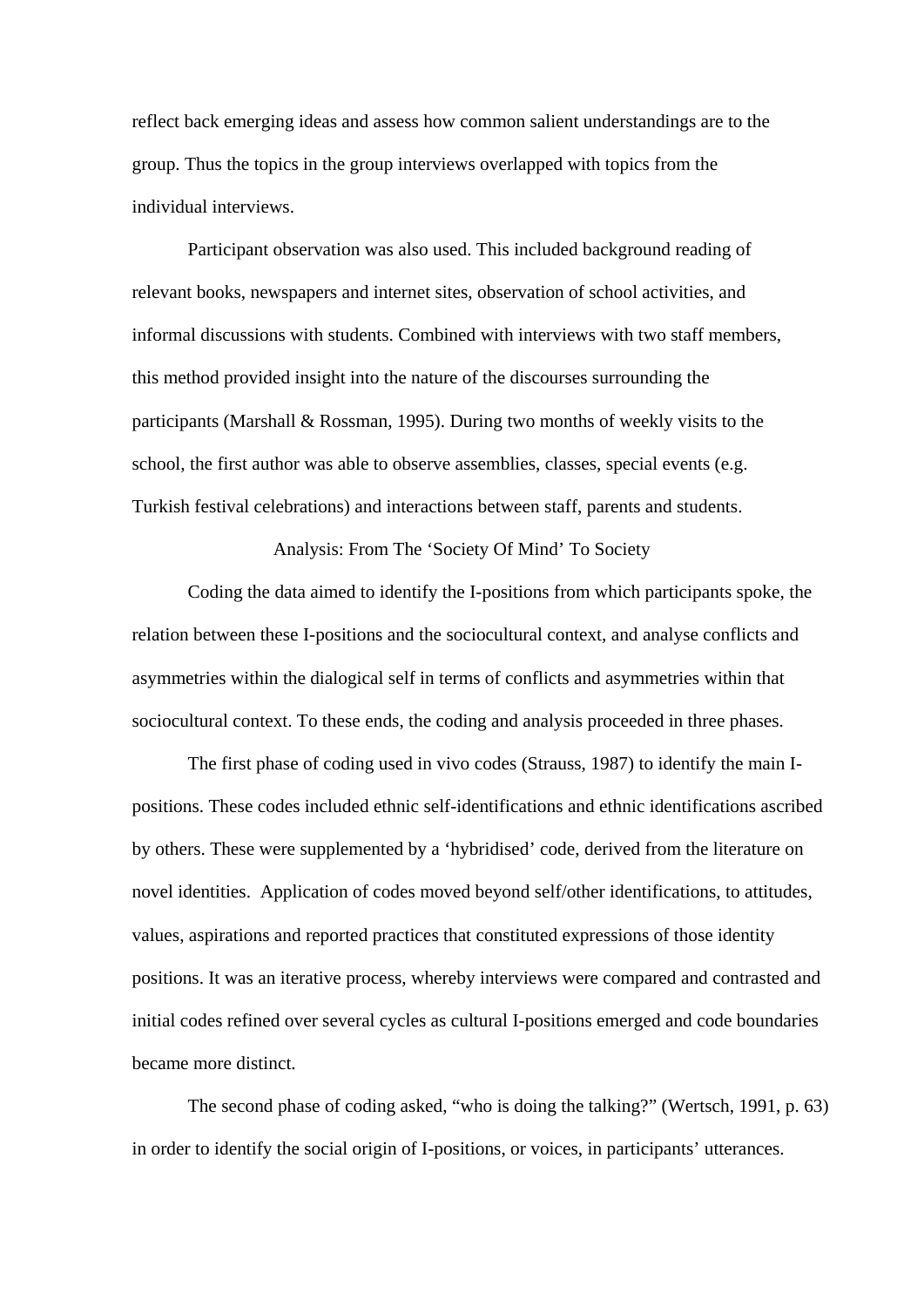Following previous research (Gillespie, 2006a, 2006b, 2007; Gillespie, Cornish, Aveling & Zittoun, 2008), this analysis coded reported speech and echoes. Reported speech refers to utterances which are attributed to specific others (e.g., parents, peers, teachers etc.) and generalised others (e.g., "the Turkish community"). Echoes are utterances which are not attributed to others, but which nonetheless seem to have a distinct social origin beyond the speaker. The main aim of this phase was to systematically relate the I-positions identified in phase one, with the sociocultural context and discourses.

Finally, the analysis focused on shifts between I-positions. This process was supported by a cycle of coding for contradictions within each interview and between individuals' responses in the interview and focus group. The focus was upon dialogical tensions between I-positions and how these relate to the sociocultural context.

The following presentation of the analysis details the three identified I-positions: I-as-Turkish, I-as-Ethnic-Other, and I-as-a-young-Turk-in-England. For each of these Ipositions our presentation describes the I-position, analyses the social origin of the Iposition, and then proceeds to analyse the dialogical tensions relating to that I-position. Towards the end of our analysis we try to relate these tensions to the sociocultural context and existent power asymmetries.

#### I-As-Turkish

Unlike many studies of second-generation youth (e.g. Modood et al., 1997), not one participant in this study used a hyphenated identity label, such as British-Turkish, in their initial self-presentations. Without being asked directly, all participants described themselves as "Turkish". Only three, in further elaborating, explained that they were "probably" half and half (English and Turkish), though one qualified this with "but I think you've gotta be a bit more of one than the other" (i.e. more Turkish).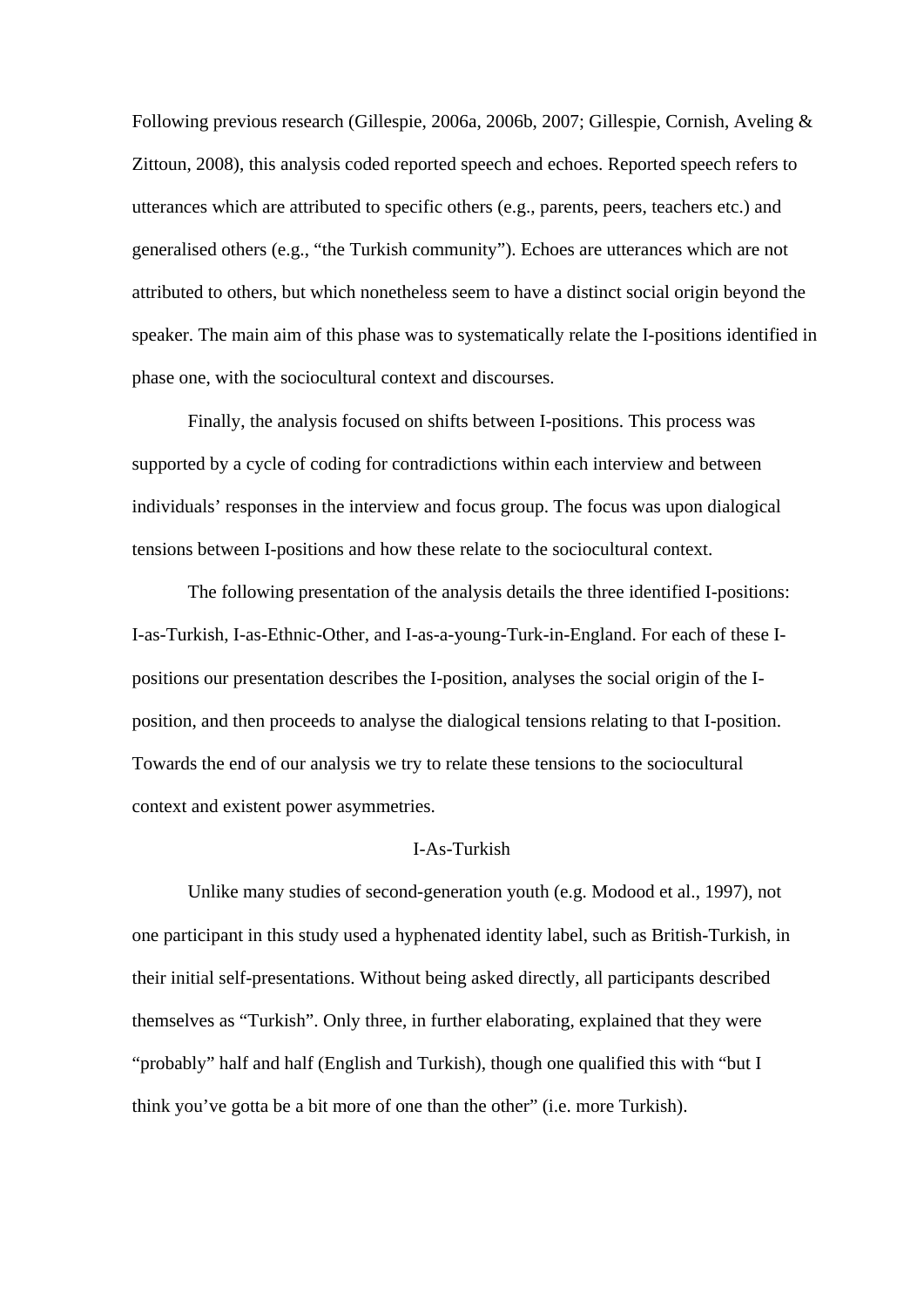For all participants, I-as-Turkish was the dominant voice. Even for those who feel they are partly English, their use of language (e.g. possessive pronouns) reflects the dominance of I-as-Turkish, and the difference felt between 'us' (Turkish) and 'them' (those outside the Turkish community). Yusuf articulates the centrality of the Turkish Iposition:

I don't want to forget that I'm Turkish- I wouldn't want to ever forget that- I mean its not really big- but it's a good part of my life –cos everything revolves around me to do with Turkish.

This Turkish identity was also associated with a great deal of pride, which was frequently expressed without direct questioning. For example, one participant explained that he pronounces his name the Turkish way because:

Ahmet: You gotta show who you are […] Emma: And who are you? Ahmet: Turkish-Cypriot and proud to say it, yeah

Such claims of a Turkish identity must be understood contextually. Arguably, being interviewed by a white British woman, who had asked to speak to second generation Turkish adolescents within the school, may have produced a context in which these adolescents felt an expectation to assert their Turkish identity. However, this does not mean that such identity positioning may be false. Such an identity positioning is as 'real' as the situation which produced it. Moreover, identities are not completely context bound, and there are demands for consistency across contexts. For example, all participants were wearing "the moon and star" (a pendant symbolising the Turkish flag) because "its basically saying […] I'm proud that I am a Turk", and it is saying this in all contexts.

 For all participants knowing their Turkish heritage - their culture and their language - is an important aspect of the Turkish I-position, as reflected in their tendency to exaggerate their use of Turkish amongst friends. Indeed, all participants suggested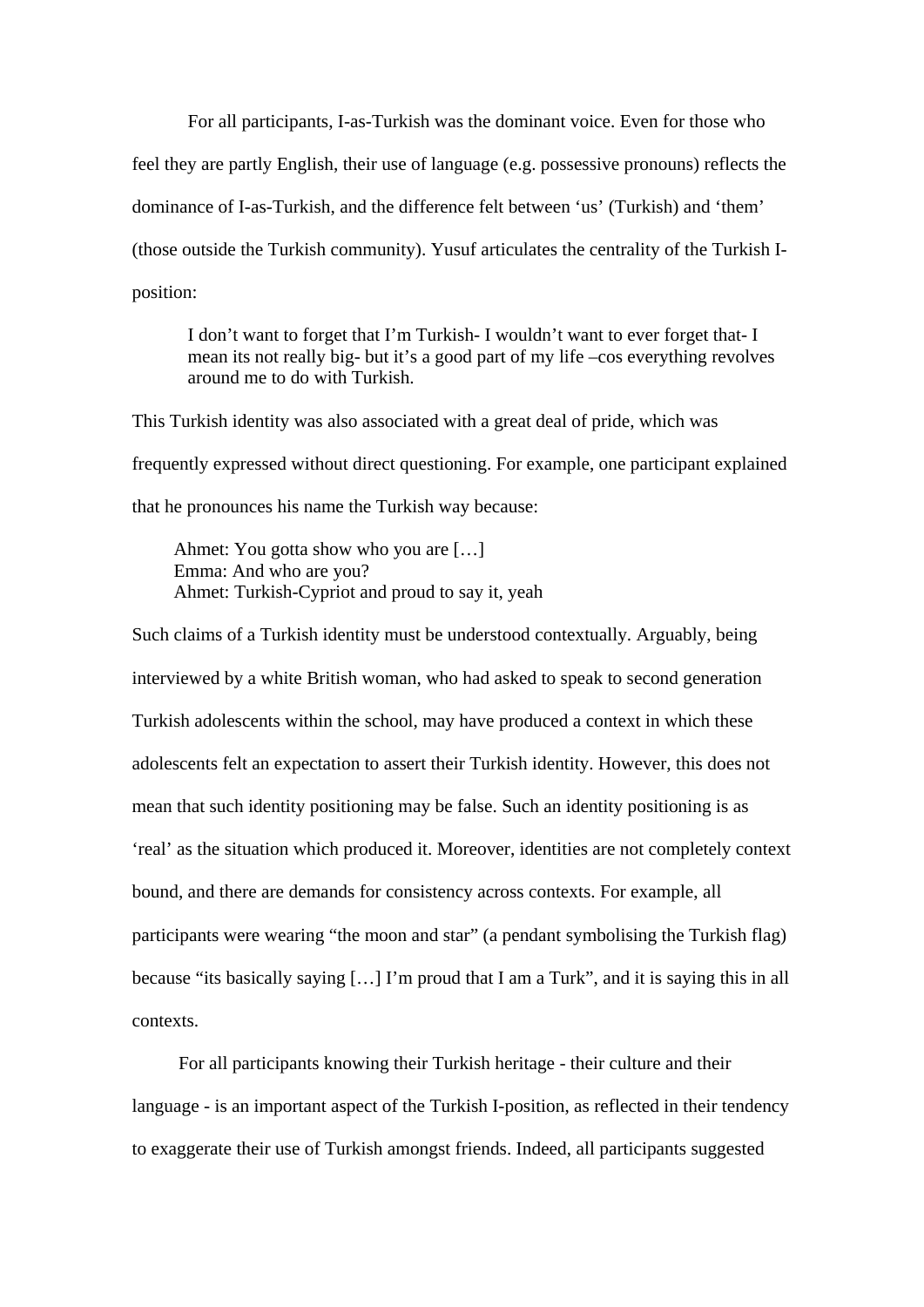that not knowing one's language and culture could compromise claims to a Turkish identity, as Fatma explained:

Emma: And so does it make any difference if they [other young Turks who aren't taught about it] don't know about their culture and you do? Fatma: Well- me as a person who loves my culture- I think it matters because if you define yourself as Turkish then in my opinion you should know your languageyou should know your traditions- you should know your customs

For about a third of the group, not knowing the language and culture deserves criticism,

even condemnation: such people do not deserve to be considered "True Turks".

*Who is doing the talking?* 

<u>.</u>

If we ask 'who is doing the talking?', echoes of the voice of the Turkish

community can be heard. Often the voice echoes generalised feelings within the Turkish

community, about the need to be proud of Turkish culture and identity. Consider, for

example, Atatürk's 'pledge', 'Andimiz'<sup>[3](#page-3-1)</sup>, which is recited every Saturday morning in

assembly at the Turkish school. Many of the participants made reference to the pledge.

Mehmet: Its like a speech said by Atatürk which was, it just signifies that you are Turkish- what you should- its just like a basic law Emma: And what does that mean [..] in the speech when they are talking about being Turkish, what does that mean? Mehmet: Just like basically saying you have got to do anything you can to preserve Turkey- or Cyprus whatever and like at the end they say 'Ne mutlu turk'um diyene!'- that's like- 'forever be happy that you're Turkish'- so it just signifies that you should be proud of who you are

In Mehmet's utterances we can hear the voice of Atatürk and a popular saying, and thus we can see the macro discourses manifesting within Mehmet's dialogical self. As with all of the other participants, the collective voice of Turkish culture interpolates Mehmet's dialogical self.

There are also many references to specific voices, especially the voice of parents. For example, some participants ventriloquate the voice of their parents and teachers that they are living "in a foreign country" – "foreign" because "who you are" is

<sup>&</sup>lt;sup>3</sup> The recital of his pledge entails pledging to be hard-working, honest, respectful to one's elders and protect those younger, and to be proud to be a Turk.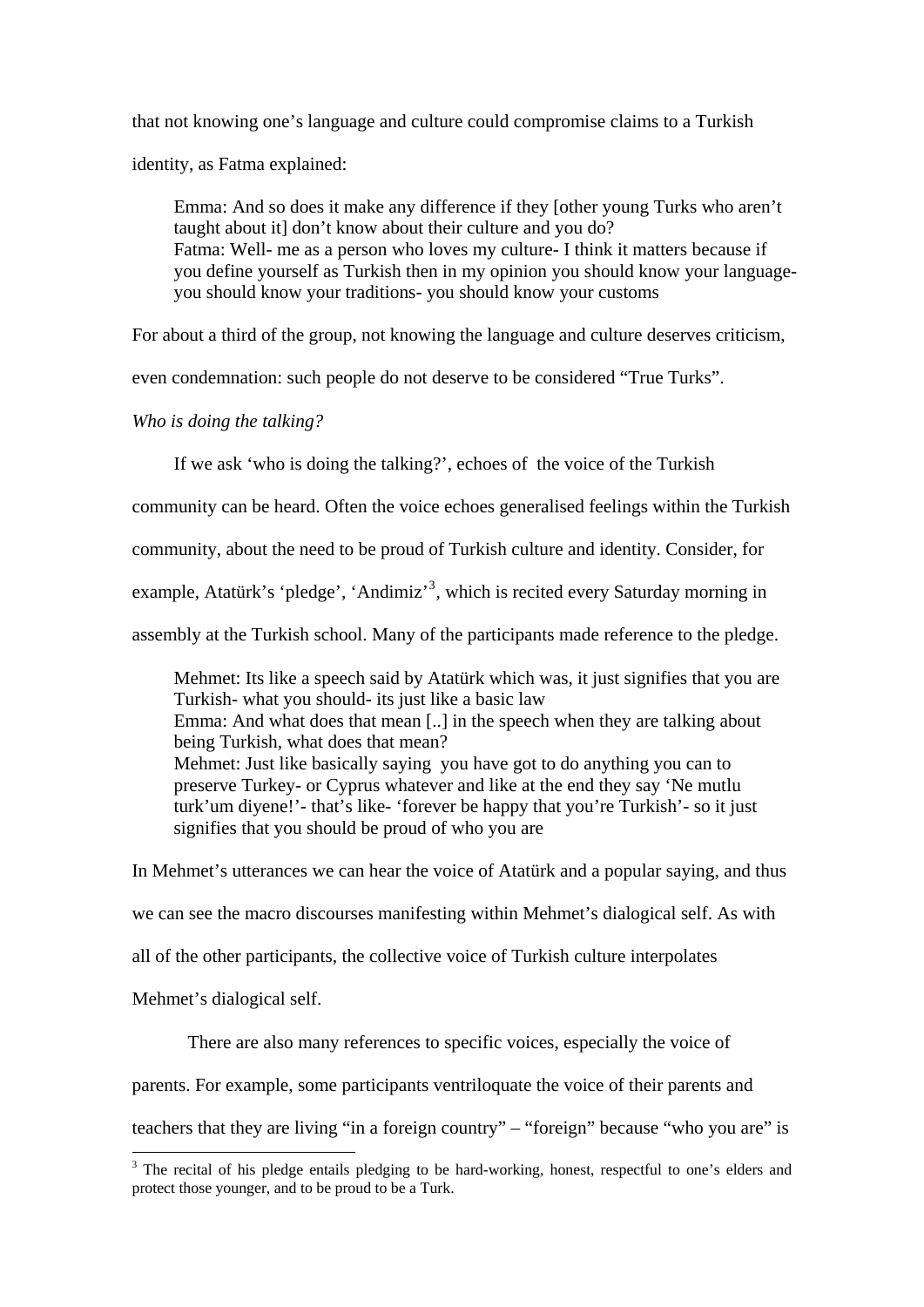"in your blood". These voices appear to encourage their children to associate awareness of their cultural heritage and pride in the Turkish identity with family loyalty. The power of this discourse was particularly evident with regard to marriage. All participants said that their parents would prefer, in some cases insist, that they married within the Turkish community:

Emma: Do you think about getting married, or having a family? Ayse*:* […] If I marry a person he would *have* to be a Turkish Cypriot- not only for me but- for my parents as well -because they told me- 'if you bring someone from a different culture then – you forget me- you'll forget your family'

Here one can hear the voice of Ayse's parents, equating marriage outside the community with neglecting both her heritage and her family, *within* Ayse's dialogical self.

This emphasis on the link between heritage and Turkish identity is implicitly dichotomising, and perhaps underlies some of the tendency to choose to emphasise a 'pure Turk' identity, rather than present themselves as, for example, British-Turkish. As Ahmet said, "there's not one drop of blood in me that's English so you know – I can't be British". That is, reflecting the voices of the Turkish community, these young people would find if difficult to claim to be both Turkish and British.

#### *Dialogical tensions*

Besides asking 'who is doing the talking?' a dialogical approach also needs to ask the question, 'who is being talked to?' Every utterance is oriented to an audience, makes presuppositions about the audience, and aims to have some effect upon the audience. So, in the above cases when we hear the voice of the I-as-Turkish arise, what are these utterances doing? Consider again Ahmet, who says that he is "Turkish-Cypriot and proud to say it, yeah". Why does Ahmet feel the need to say that he is proud, and then affirm this with a "yeah". Pure pride needs no self-assertion. Equally, consider Yusuf who says "I don't want to forget that I'm Turkish". Such an utterance implies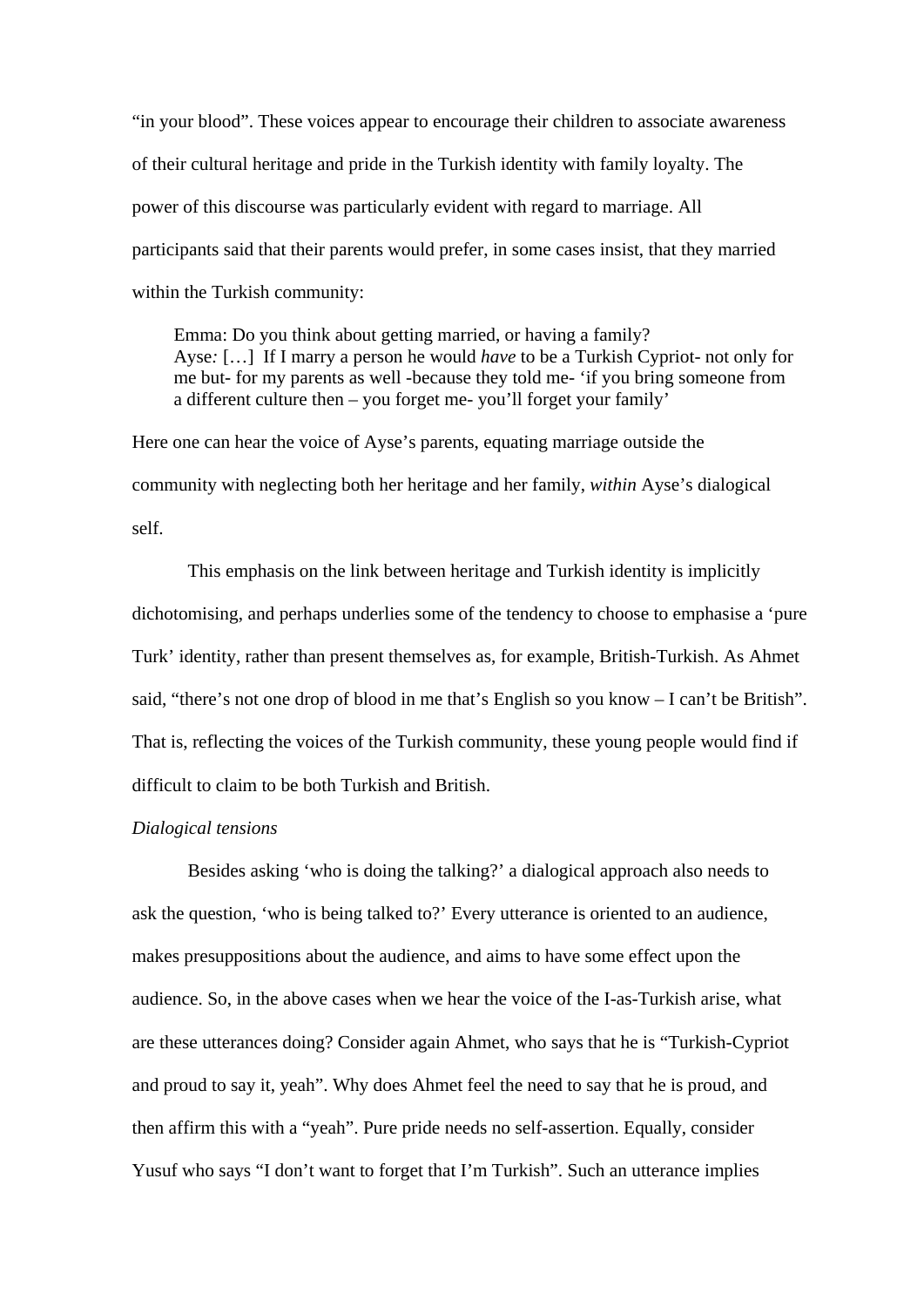that the alternative exists as a possibility, yet the voice of the Turkish community at times appears to deny this possibility. Indeed it is this possibility which motivates these utterances. So here, then, in these seemingly simple assertions of I-as-Turkish, we find faint traces of a dialogical tension, which we will examine in greater detail later.

#### I-As-Ethnic-Other

Another I-position to emerge was the I-as-Ethnic-Other. This position is less dominant than I-as-Turkish, but nonetheless has a distinctive voice, which was particularly prominent when talking about their mainstream school life. Significantly, implicit in this representation is a denial of access to an English identity from the more powerful social group – "white English people". As Ahmet put it, "ethnic is not being English- innit?", an understanding reflected in their own descriptions of who qualifies to be English – people with white skin and English parents. Moreover, the dichotomising discourse of English-Ethnic mutual exclusivity echoes their own I-as-Turkish exclusiveness.

K. Hall (1995) argues that this rationalisation leads to the collective marginalisation of ethnic minority students in mainstream schools. While all the participants at times spoke from this position: some merely acknowledged this representation; for others, they "don't fit in here"; a small minority felt they had experienced outright discrimination or racism in mainstream school. Yet there was also a more subtle sense of marginalisation, whereby many felt that important skills were not recognised by the mainstream school because they were 'ethnic' e.g. their Turkish A level qualification.

#### *Who is doing the talking?*

While participants may speak from the I-as-Ethnic-Other position, when we ask 'who is doing the talking?', we see that this position emerges from a particular aspect of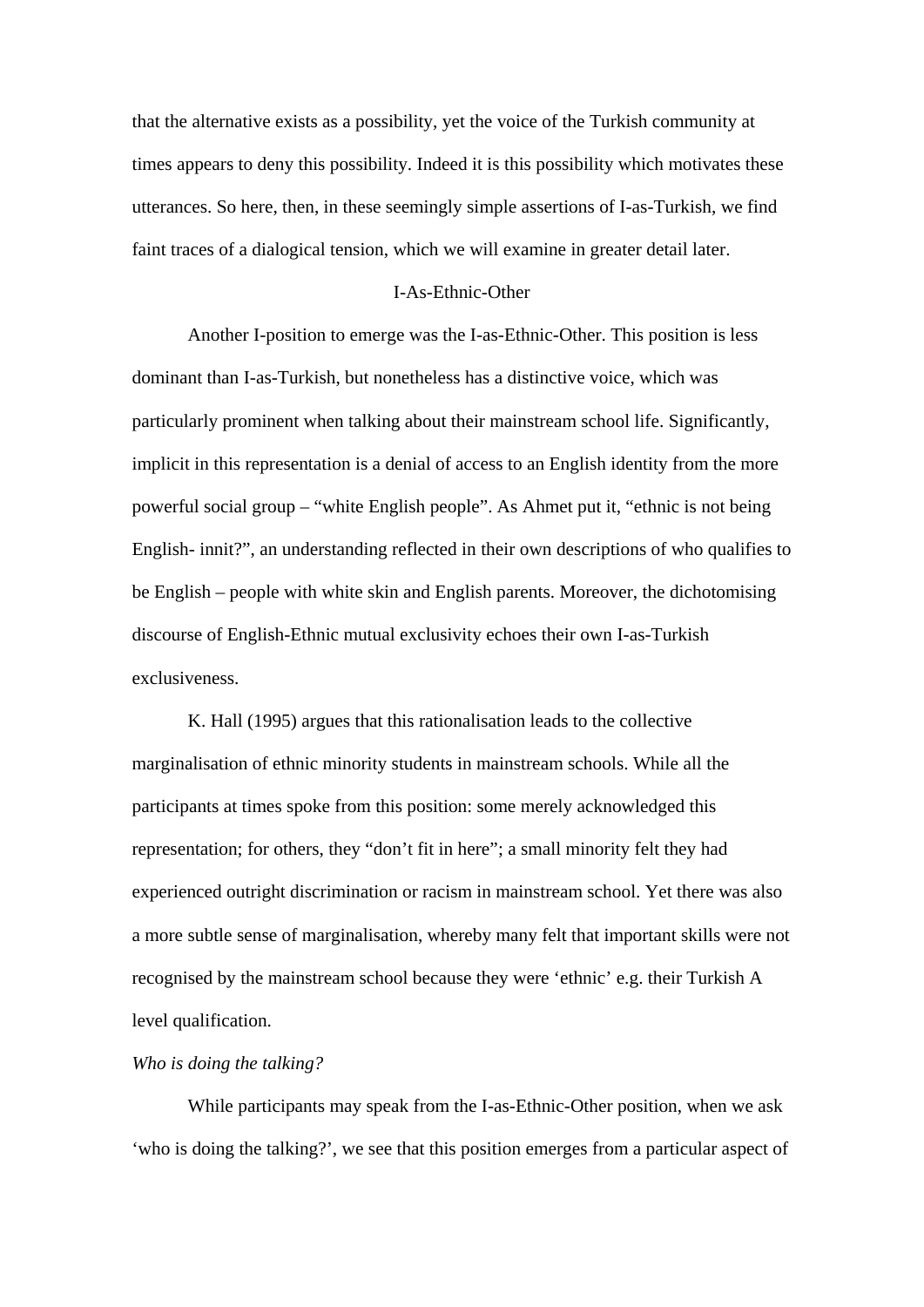the way the participants find themselves represented by the "majority white" within mainstream British society. "The ethnic minority" Hassan said, "that's what they call us" – "they" being the "majority white" mainstream school peers and, for some, teachers. Discourses surrounding ethnic minorities prevalent throughout multicultural London are also echoed in participants' utterances. For example, participants described how ethnicity monitoring forms often force them to choose 'other' or even 'white other', even though for many, their position on the white/non-white divide is ambiguous (Howarth, under review). Here we see the institutionalised voice of the hegemonic English culture positioning and classifying these young Turks.

#### *Dialogical tensions*

This positioning by others as "ethnic" enters into the dialogical self of these youth, providing them with a new facet of their identity and coming into conflict with existing facets. While unable to deny that they fall in to the "ethnic" category, all participants express some resistance to this alienating representation. Thus the dialogical tension seems to arise mainly in the way that the I-as-Ethnic-Other works to exclude these youth from an English identity. Their resistance is complex and is most clearly revealed when participants claim to be "half and half". The question is, at what point does one cease to be "ethnic" and become British? How can one make this transition if one is being excluded from the British identity? These tensions become explicit when we consider the hybridised I-as-a-young-Turk-in-England position.

#### I-As-A-Young-Turk-In-England

The participants feel alienated from a British identity position, and feel the discourse of ethic minorities to be foreign. Yet we have also seen that they are not simply occupying a Turkish identity position. While the voice of parents is strong, these youth do not align themselves completely with these voices. A close analysis of identity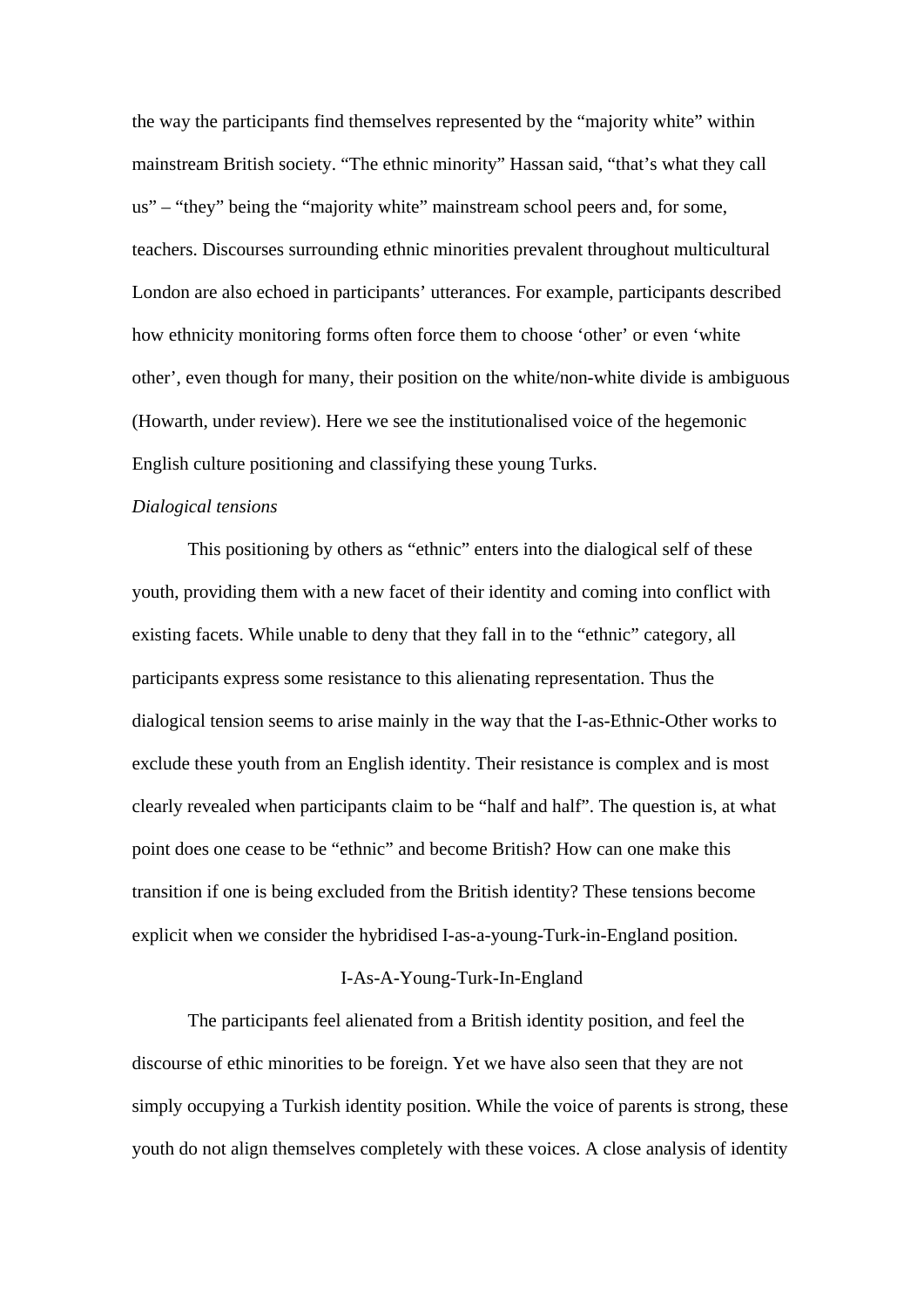positioning reveals yet another identity position which we call I-as-a-young-Turk-in-England. As this title suggests, this I-position is hybrid, but it is not yet reflexive. This is not a position that is explicitly claimed; rather it is a position from which these youth speak and reflects an attempt to negotiate the tension between the demands of their home community and the wider society.

Most participants agreed they were British in the narrow, technical sense of being born here and having a British passport. However, in contrast to the majority of Asians and Caribbeans (Modood et al., 1997), the majority completely rejected an English or British identity in the "wider, cultural or ethnic meaning" (Enneli, Modood & Bradley 2005, p. 38). For example:

Hatice: Turkish Cypriot I would class myself as […] Yes, that fits me. Emma: Right. Would you say you were also British or English in any way? Hatice: Definitely not [laughs] No. I've got the passport I live in a country but I would not class myself as British […] I wouldn't say I am British because I live in the country- I speak the language but I wouldn't want to be […] I've got the passport- I live in the country -but […] I would never define myself as British

However, amongst the group there were three who acknowledged they were "probably

half and half". For example, for Zehra:

I would say I am Turkish Cypriot slash British citizen kind of thing-- I've got the Turkish Cypriot in me- but also the English cos I've grown up here and gone to English school so- yeah I've got a bit of both in me

In such utterances the hybridised I-position is most explicit, but even amongst those who rejected such hybridisation, and claimed they were not English, and didn't "want to be", there is also evidence of hybridisation. One illustration of this is their use of English. Yusuf, for example, said that even with friends from Turkish school he speaks mainly English because "its like- in your mind really cos you think English you're gonna speak English [...] my Turkish isn't 100% good so- I'm more confident speaking English".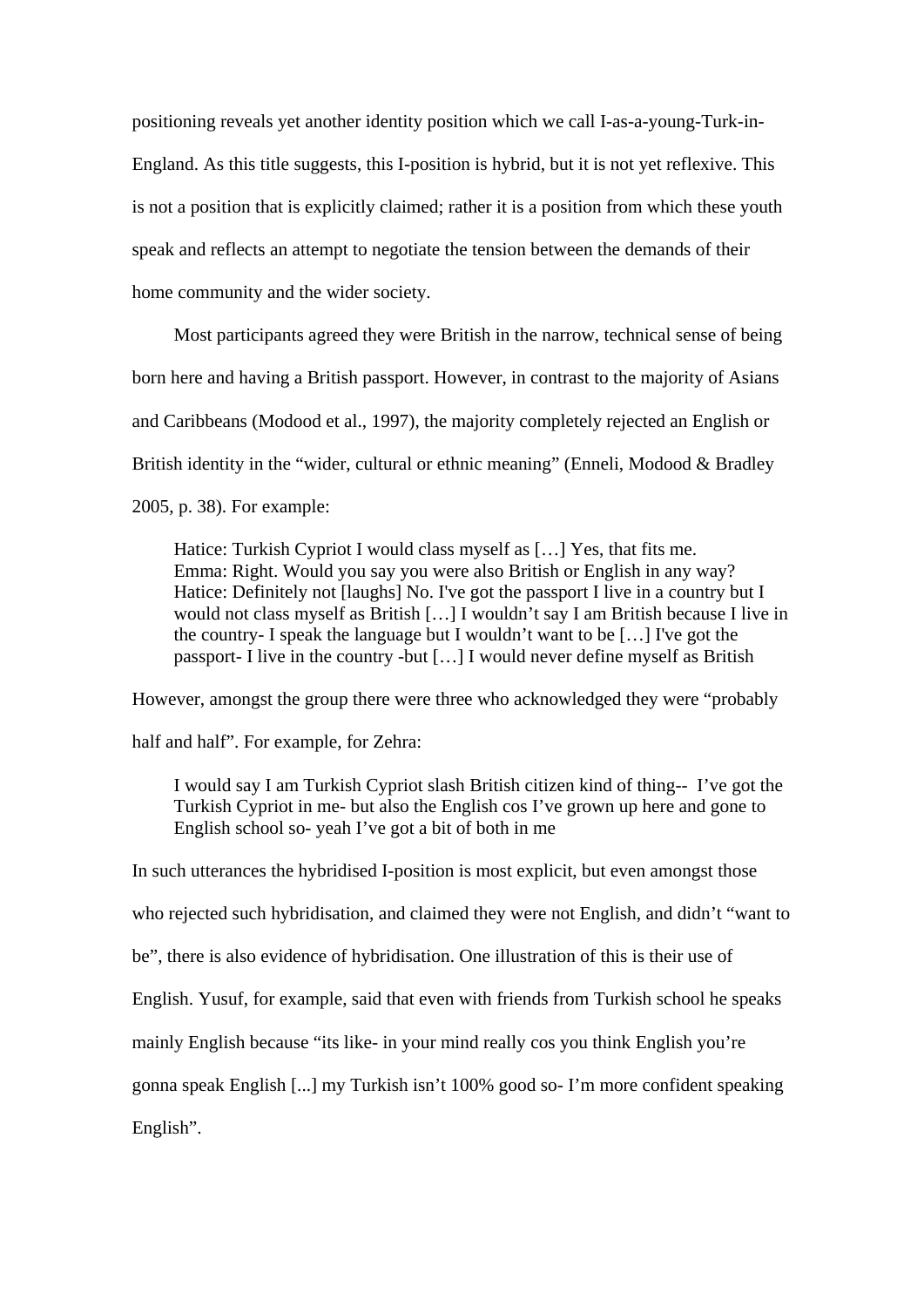This represents a contradiction with subsequent denials of an 'English' identification according to their own definition of what it means to be *Turkish*: knowing the language is a marker of a particular cultural identity, thus there is some tension. For example, Hatice points out explicitly that this definition includes English identifications:

In my opinion, if you class yourself as something, like if you class yourself as English you should know the English culture, you should know the language Yet Hatice would "never" define herself as English. In this sense, this hybrid position is more of an enacted I-position than a reflexive 'me'. The 'me' is very much 'Turkish', but the actions, the I-positions from which they act are hybridic and contain traces of a more British I-position.

Another illustration is the fact that England, not Cyprus, is where they felt most at home and where they saw their future. This sense of belonging in England included frequent references to the ethnic diversity of their friendship groups, in contrast to the more segregated friendship patterns of their parents' generation. Consequently Hatice (who would "never" define herself as British) says, "that's why I would probably be more British than anyone [in my family]".

#### *Dialogical tensions*

While few participants explicitly claim a hybrid identity such as British-Turkish (or vice versa), the enacted hybridised identity position of a young-Turk-in-England nonetheless creates dialogical tensions within the young Turkish self. The expression of this hybridised position often conflicts with the prescriptions of the Turkish voices linked to I-as-Turkish and thus contradicts their own assertions of a "True Turk" identity.

The following excerpt illustrates such internal dialogical tensions being played out in Ahmet's external dialogue. As described, all participants felt their parents would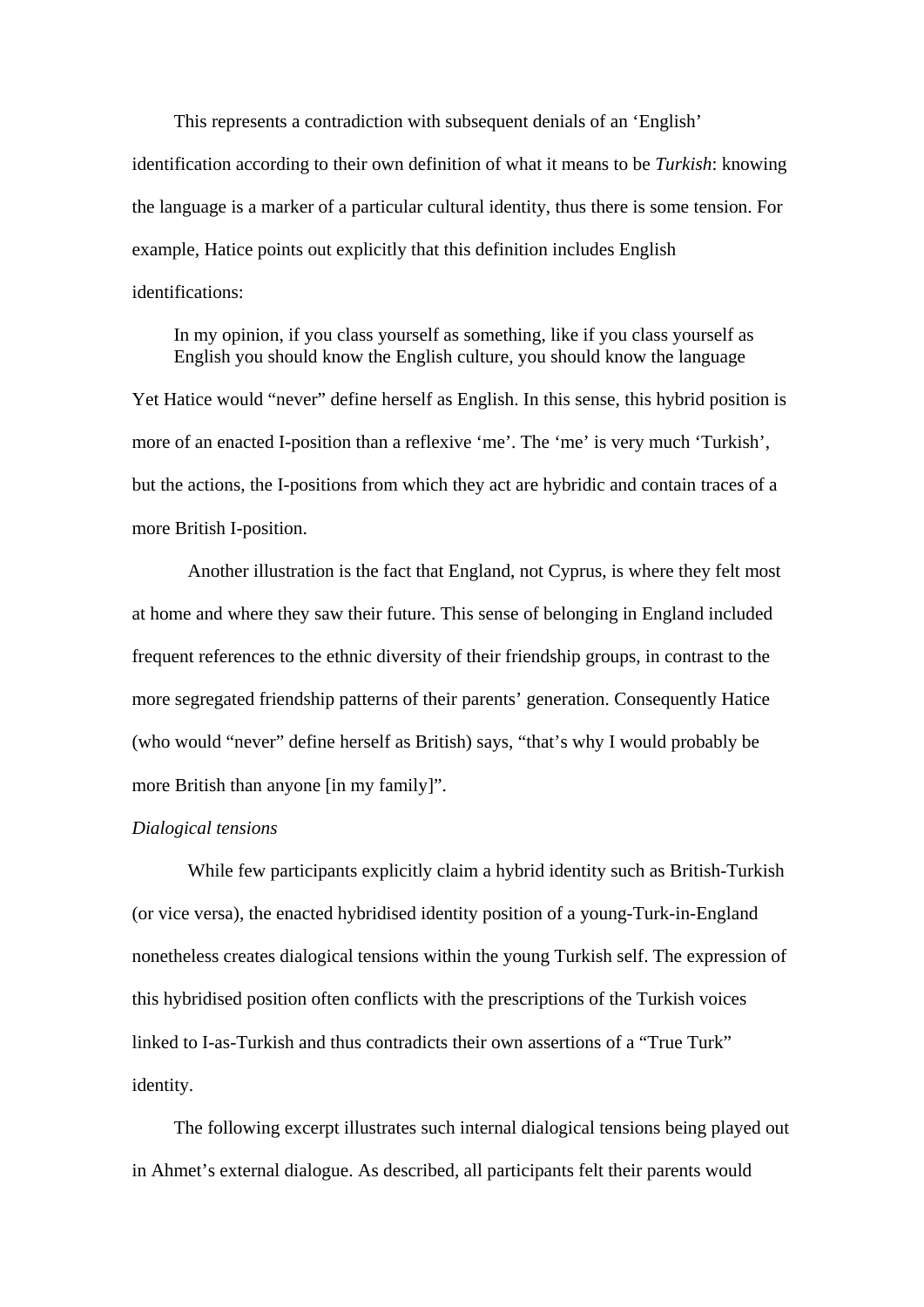prefer, if not insist, they marry a Turkish/Turkish Cypriot person. Speaking from the

position of I-as-Turkish, most accepted this societal prescription. Yet dialogical tensions

between I-as-Turkish and a more *hybridised position* are evident (though at times the

voices cannot be disentangled-*marked thus)*:

Emma: And do your parents have ideas about the kind of person they would like you to marry?

Ahmet: Yeah they have! (laughing) *It's been drilled in my head since I was a baby, every single day like-* 'you've gotta marry a Turkish girl- you can't dishonour the family' and stuff like this but *I don't really care because love only comes once in a lifetime I think- you've just got to take it, even if it means family's gotta gofamily's gotta go*.

Emma: Is that what would happen if you wanted to marry some body who wasn't Turkish?

Ahmet: Definitely. But the thing- is if I liked a Greek bird then *that would cause a lot of problems*- and I would not blame my mum or my dad at all- whereas *I think that if I married an English girl I could say you lot have got backwards views* but *if I married a Greek bird* then I would be- no- treading in really really deep waters because my dad's like been a prisoner of war and my mum was left without a dad at the age of 8 so by that I would definitely respect that but *to be honest even if there was a Greek bird and I really really did like her I think I would go with her*.

Ahmet is able to give voice to the different perspectives. We hear the "True Turk", who

"would not blame" his parents and "definitely respect" them, but also the hybridised

identity position. Through the latter voice, he positions himself in relation to those

voices (as a young person in England) outside the values of the Turkish community,

saying, for example, "you lot have got backwards views". In shifting between *I-*

positions and hearing himself from another position, he says "to be honest" as if

recognising that is a lie. What drives Ahmet to this contradiction? Although Ahmet

often affirms his I-as-Turkish position, a voice which respects prescriptions to remain

loyal to the culture and values of the Turkish community, he also holds some

independence and expresses views which contravene such values, specifically, a

commitment to love marriage.

Thus while we see frequent and vehement self-identifications as Turkish, dialogical tensions exist in that the thoughts and actions of these youth also reveal a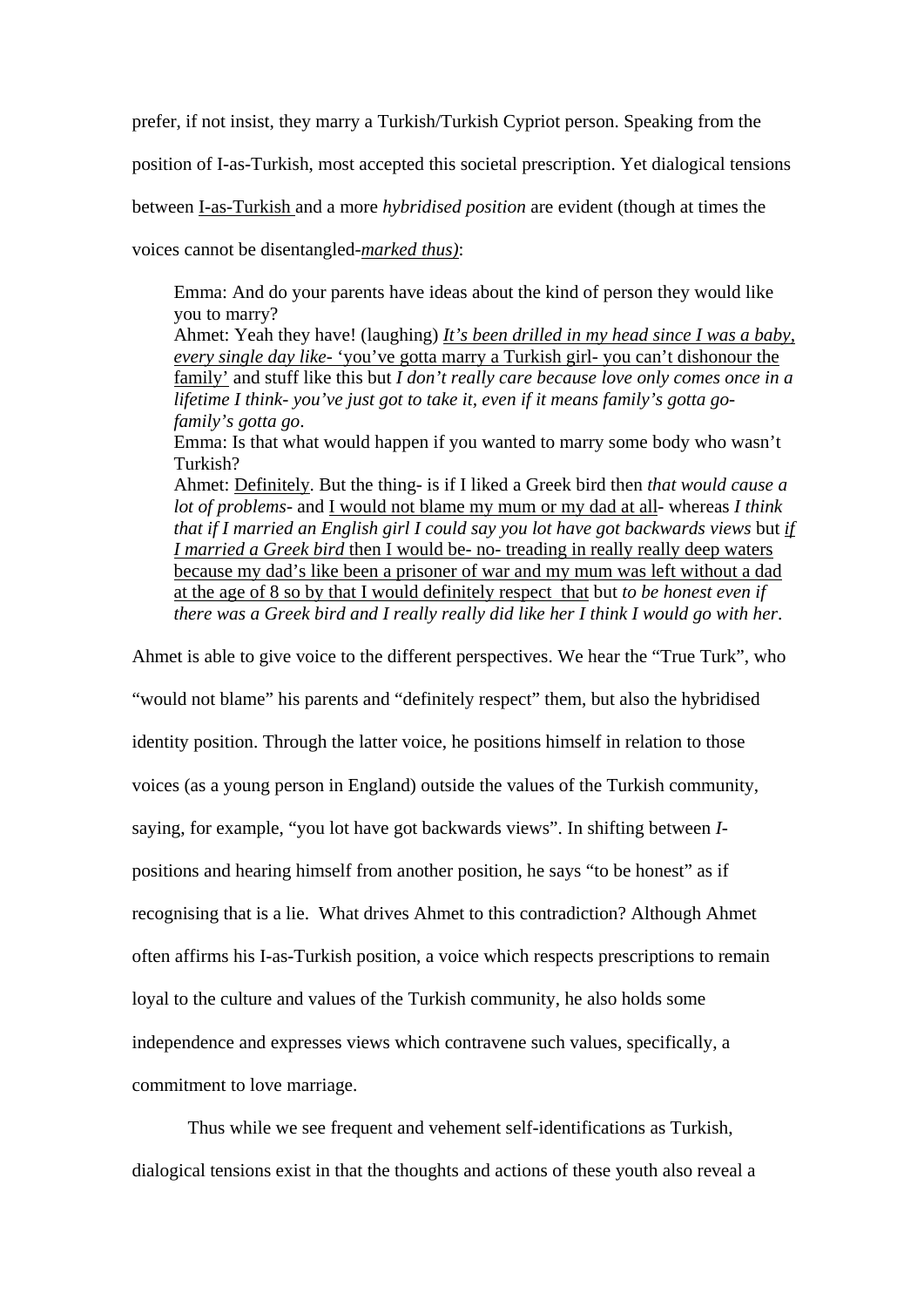more hybridic identity, albeit one they are reluctant to acknowledge in their selfidentifications. Indeed, speaking with their Turkish voice, hybridity is "frowned on". To understand the privileging of the Turkish voice and the defensive rejection of an English, or even hybridised, identification requires consideration of the socioculturally situated voices linked to and shaping the development of their various *I*-positions.

#### *Rejecting an English identity*

One reason for the overt rejection of an English identity, despite evident hybridity, can be found in the context of a fragmented multiculturalism in North London. For these participants, being British or English in Enneli, Modood & Bradley's (2005) "wider, cultural or ethnic sense" appears an ambiguous, if not vacuous, notion. As Hatice commented:

Emma: What does count as a British person then? Hatice: They probably have to be, like their parents have to be born into a British family and culture, I'm not sure, I don't have any proper British friends Emma: No? even from your other school? Hatice: No, they're all- English people have become so diverse- you can't find anyone- its like old people you can- but our age- I haven't met a proper British person in ages

This is in contrast to the very clear sense of a Turkish identity supported by the Turkish diaspora and supplementary school, which potentially offers the kind of coherent world view that, in Erikson's (1968) view, young people need to fashion their identity. Perhaps, then, students' desire to "stay true to [their] origins- especially in London cos there's so many different origins" is, in part, a response to the experience of uncertainty precipitated by the increasing density and heterogeneity of positions and possibilities in multicultural London and an ever-more globalised world (Hermans, 2001a).

However, this is not sufficient explanation. Examining the collective voices of

both the Turkish community and the wider society that populate these adolescents'

'society of mind' (Hermans, 2002) reveals two significant and mutually reinforcing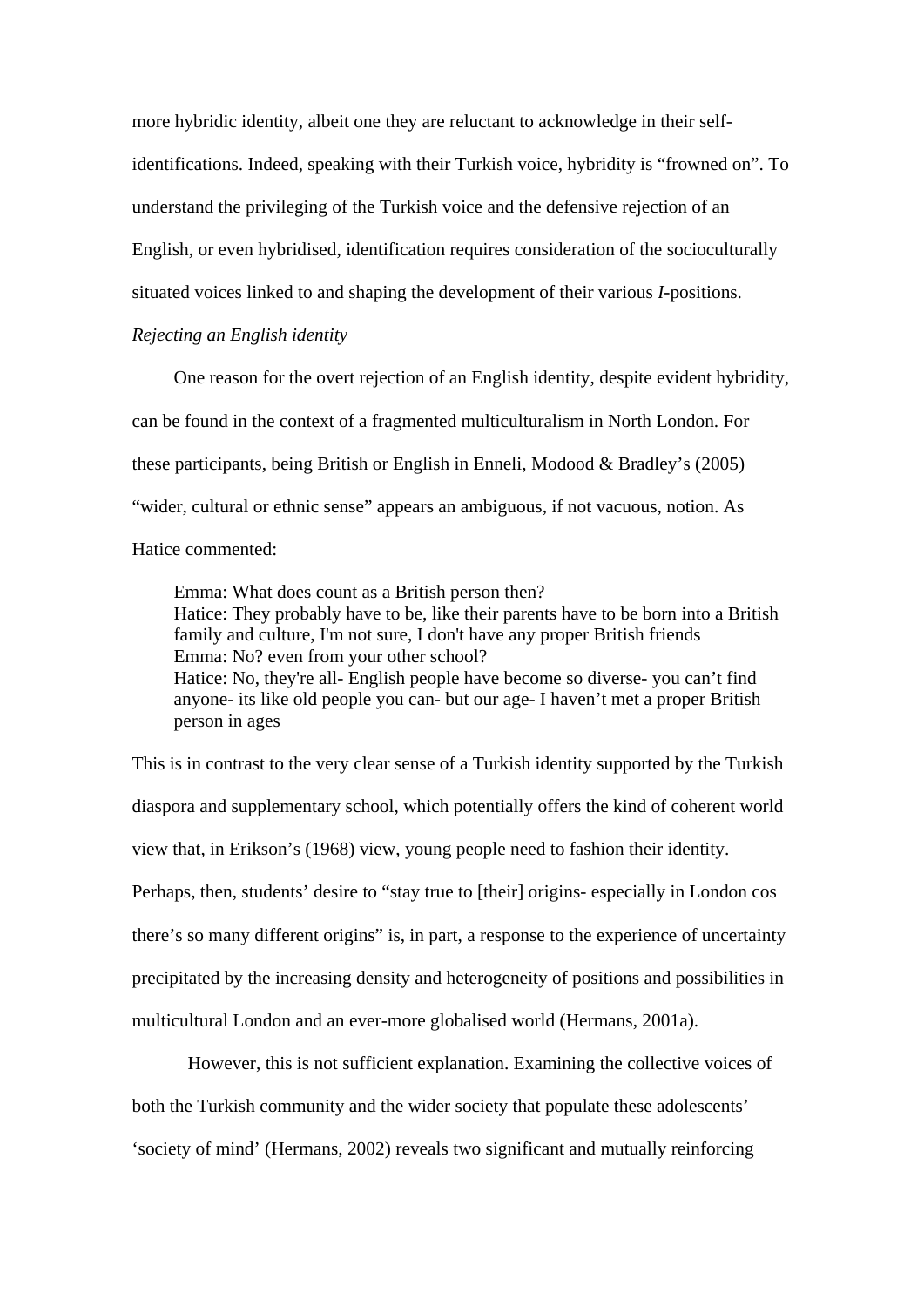discourses of ethnicity that shape the development of their *I*-positions: both work to exclude these Turks from an English I-position despite their socialisation into the multiculture of London.

First, there is the dichotomising discourse of British ethnocultural purity (cf K.Hall, 1995; Back, 1996). In being represented as 'ethnic minorities', or even simply 'not white', these young people are denied access to an English identity by a more powerful majority. The resulting *I-*position of *I-*as-ethnic-other would be in direct conflict with an *I-*as-English. For example, although Mehmet attempts to contest this denial in his interview ("well I am half English"), it is sufficiently powerful that in the focus groups he asserts "we just don't fit in in this country".

Second, there is the dichotomising discourse of Turkshiness which exists within the Turkish community. Within this discourse, to voice an English, or even hybridised identity, warrants social sanction as a betrayal of being a "True Turk". For example, during one focus group, two boys emphatically rejected an English identity. The third participant disagreed, but in so-doing felt he had to defend this position and his claims to a Turkish identity:

Ahmet: [..] this is my home- sorry boys but—it is [*laughter in the group*] [..] I mean- don't get me wrong- I'm still Turkish- d'you know what I mean- Turkish and proud of it- it don't mean that just cos- just cos- [I fit in here Mehmet: [yeah yeah- that doesn't make you a bad person just by saying that- it's just an opinion innit?

Ahmet's defensiveness, along with Mehmet's reassurance implies a danger that this treacherous utterance *could* make Ahmet a "bad person"- that is, someone who has forgotten their culture and "who they are". Furthermore, in individual interviews both the other participants had previously expressed a greater sense of belonging in England (and for Mehmet, "if I look at it, I'm half and half"), yet neither felt able to acknowledge an English identification in the group situation with their Turkish peers.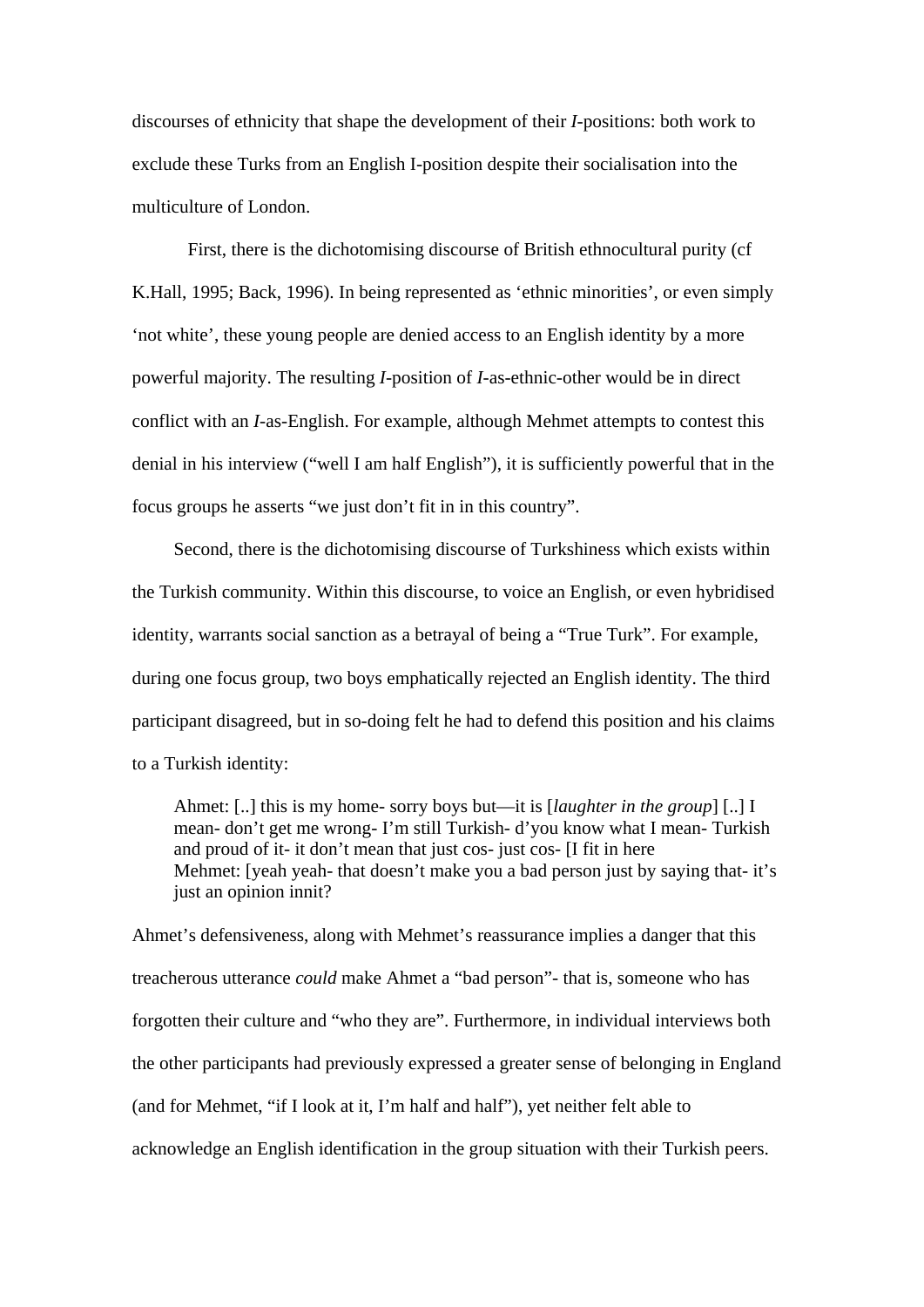However, there is also another context in which these youth are *attributed* an English identity and *denied* a Turkish identity. This conflicting discursive context arises when these young Turks go back to Cyprus or Turkey to visit relatives. Many participants mentioned in their interviews, and everyone in the focus groups agreed that, during such visits they had experienced Turkish family calling them 'the English'. For example:

Ayse: Yeah- they live in Cyprus- they say cos your London you're English- you just an English now Emma: What do they mean if they say that to you? Ayse: Well, basically, what they are trying to say is that because I am from London I'm not a Turk no more- I'm English Emma: And how does that make you feel? Ayse: It's really annoying

Such discursive interactions threaten their claims to I-as-Turkish – because who you are is "in your blood". Thus this collective voice reinforces the dichotomising, mutually exclusive perception of 'English' and 'Turkish' identities, but from the *opposite* direction: in this case they may be denied access to a Turkish identity. Given the implicit sense of familial loyalty in assertions of the Turkish identity, this accusation may be all the more powerful. Thus what we observe in the dialogical tensions within these second generation Turkish youth is a double rejection. Instead of being positioned with identities that encompass both their family origin and their own current situation, they are forced to construct an identity in the space between being Turkish and British, yet not provided with the discursive space in which to do so.

#### Negotiating Multiplicity

The preceding section described the various cultural I-positions participants have marked (with personal variations). The self-constructions they present are both shaped by and a reflection of the asymmetrical power relations between different cultural voices within their 'real' environment, both as adolescents within the diaspora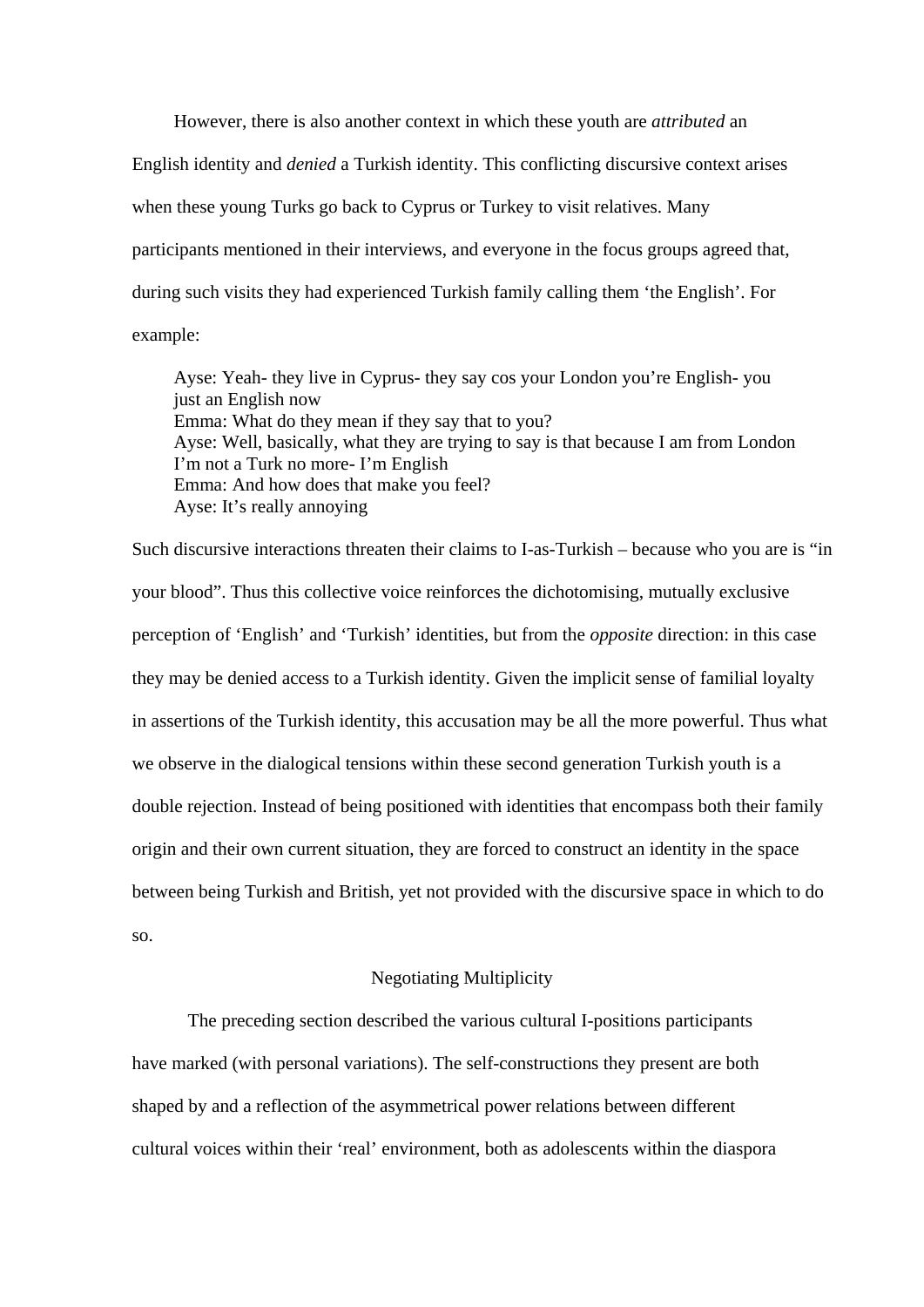and members of an ethnic minority in Britain. Thus these second-generation adolescents are caught in a tangle of loyalties and racialising discourses, and the consequent identity struggles are manifest in complex dialogical relations between the individual and collective voices that constitute the self.

Of particular interest is the apparent contradiction between assertions of being a 'True Turk', and evidence of a more hybridized I-position than this self-narrative allows for. This contradiction is crystallized in the following rap lyric, taken from a website run by one of the participants and familiar to all of them; indeed, several of them have their photographs posted on the web page from which this rap plays.

I'm from the UK but don't be mistaken pass the kebab keep your egg and bacon see it's where you're from not where you're at now I'm from Cyprus and that's a fact

Central to this narrative is the dominance of I-as-Turkish: both the rap and the web page are intended to affirm their status as 'True Turks'. The dominance of I-as-Turkish in this self-narrative is an adaptive response to the various (conflicting) ways in which they are positioned by the essentialising discourses in their sociocultural context. While admitting the technical British identity  $-$  "I'm from the UK" - it also acknowledges the prescriptions of the Turkish community in showing they have not forgotten "it's where you're from/ not where you're at". It also represents a defence against accusations that they are English and no longer Turkish - so "don't be mistaken". While maintaining a positive Turkish identification, from the perspective of I-as-Ethnic-Other they invoke cultural stereotypes to accept the implicit outsider status- "pass the kebab / keep your egg and bacon". This perhaps represents a way of reclaiming agency within the 'othered', marginalized space of being 'ethnic'. Further, this narrative allows them to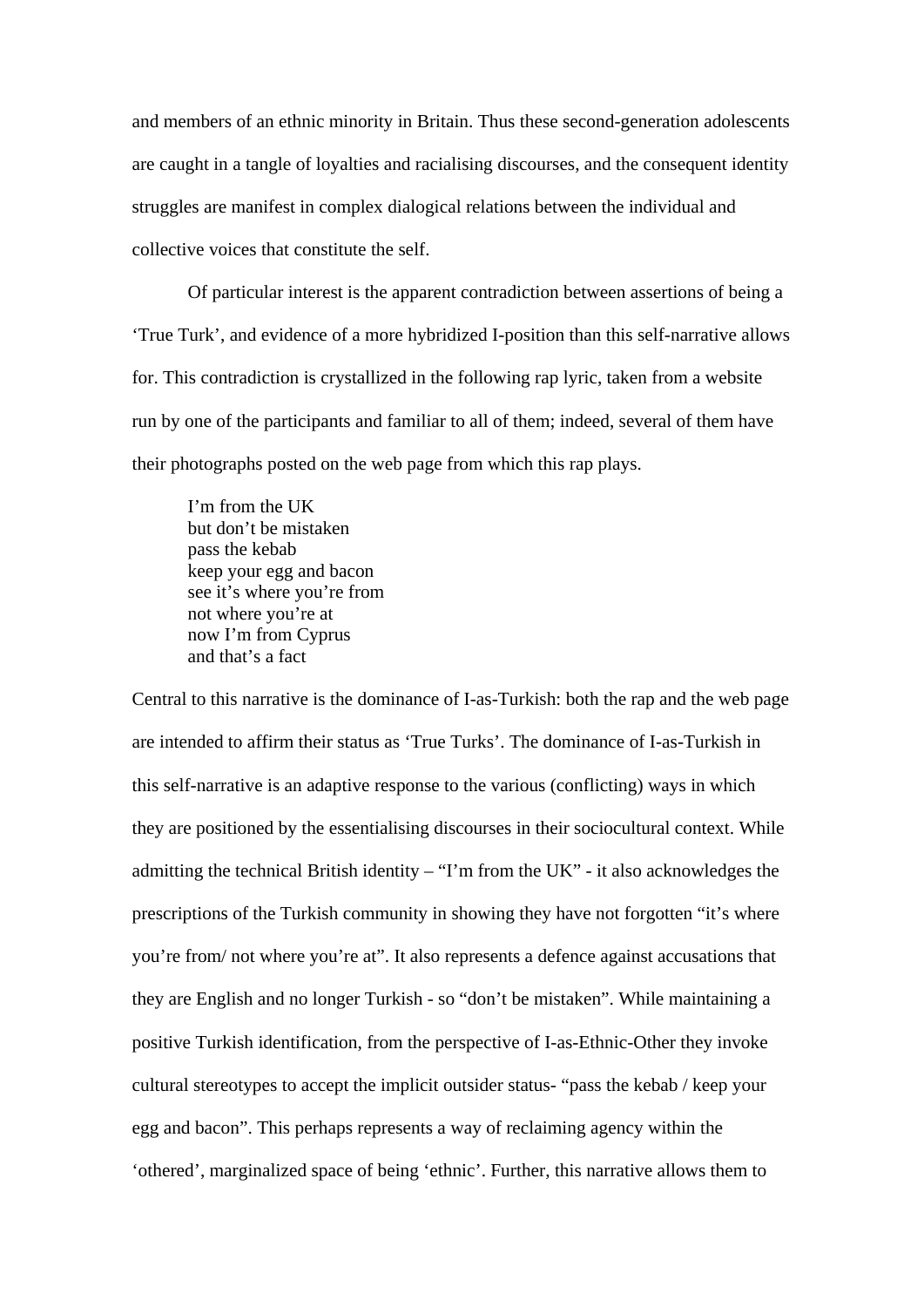impose clarity and boundaries on the fragmented multiculturalism of London: there may be many different origins, but "I'm from Cyprus/ and that's a *fact"*.

Yet paradoxically, the same self-presentation rejects the essentialising discourses on which these stereotypes of ethnic otherness are based. The complexity and contradictions of being a Turk in London are inherent in the style in which they choose to express their Turkish pride and identity. It is not traditional Turkish folk music, but a rap, a style that originates from black Anglo-American culture. This is further reinforced by the 'hip-hop' style images posted of themselves– a style in which the poses and dress clearly contravene the values of the Turkish diaspora (as they describe them). Thus the 'True Turk' website itself illustrates the 'hybridisation' of Turkish and other identities, even though these young people are reluctant, at best defensive, in verbally acknowledging such hybridisation.

This rap then reflects a means of negotiating an asymmetrical and constraining sociocultural context, and reveals a duality in the ways in which they relate to their identity. The authority of discourses cannot be separated from the actual social positions of self and other (Gillespie, 2005). The Turkish in Turkey have more power to say who is Turkish, and the white English have more power to say who is English, and both seem to reject these second generation immigrants. What emerges is a knotted dialogical identity position that explicitly rejects the English identity while embracing a Turkish identity that they work hard to claim and defend. While the particular context represented by the research setting – being interviewed by a white English woman at their Turkish school - may have foregrounded their I-as-Turkish position, the data also suggests its dominance persists across contexts (e.g. in the wearing of the moon and star pendant or the creation of a 'True Turk' website).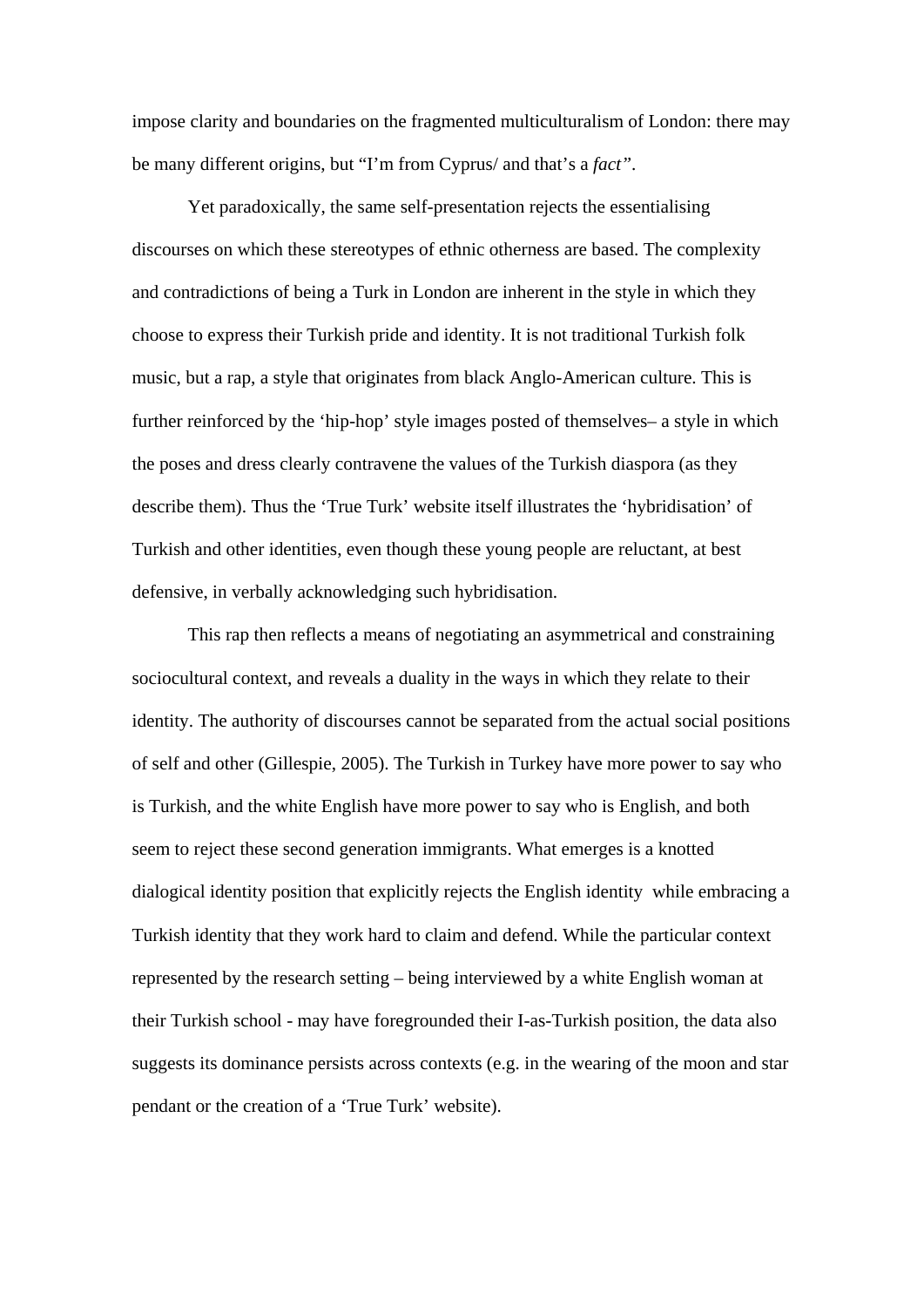Yet the dialogical knot remains: they have all been born and brought up in London, schooled in London, are more fluent in English and more "at home" in England. Socialised into this society, they implicitly adopt resources, such as the rap genre, from globalised culture to forge a hybrid identity position that allows them to be competent social actors in the multicultural setting in which they live out their daily lives. However, due to the asymmetries within their sociocultural context, they do so without being able to explicitly claim an English identification.

#### Adaptive Asymmetries

How can we understand the constitution of this internally fragmented and asymmetrical dialogical self? Our analysis concurs with Valsiner (2002, p. 259), who argues that different I-positions are distinct "matching psychological devices" for adapting to different social contexts. In some contexts, these young people must deal in the currency of essentialising discourses. In these instances, speaking from I-as-Turkish or I-as-ethnic-other, they suture themselves into the spaces constructed by the identity discourses of more powerful others in their socio-cultural contexts (e.g. parents, the 'white majority'). In other situations, the reifications on which these identifications are based are acknowledged as false, not least amidst the reality of the 'cultural flow and flux' of London. Through a rejection of these discourses in the expression of a more hybridised identity, they are able to undermine these constraining racial chauvinisms, allowing them to build cultural bridges, as, for example, in the diversity of their friendship groups. Thus while reflecting persistent and unresolved dialogical struggles resulting from the asymmetries of power which structure their socio-cultural context, this movement between positions is nonetheless adaptive.

It is now common to assert that identities are multiple, fluid and 'hybridised', reflecting the postmodern condition (e.g., S. Hall, 1996; Bhatia, 2002). In line with this,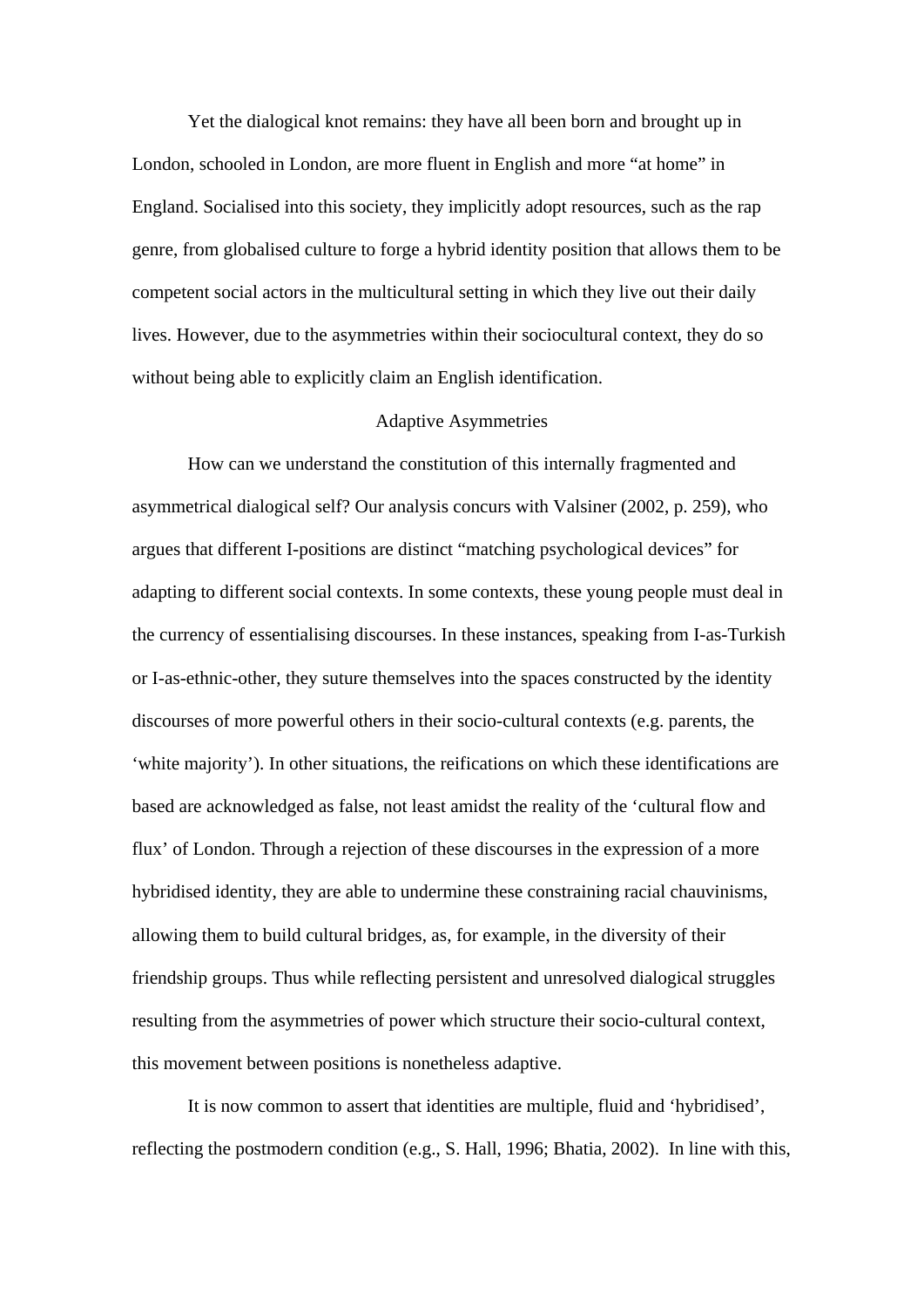our analysis shows that these young Turks are agentic in appropriating cultural resources to enact a novel and hybridised identity. However, using the concept of the dialogical self, our analysis pushes this line of thought further. Different social contexts and voices - the Turks in Turkey and the white English in England - constrain the field of identity positions that these second generation Turks can occupy, and that constraint reveals itself in the suppression of the hybridised I-position at the level of selfidentifications. Thus by analytically situating the dialogical self within its sociocultural context, one sees beyond the contradictions, to reveal a logical and adaptive response to the hybridity produced by globalisation and the asymmetries of power inherent within it.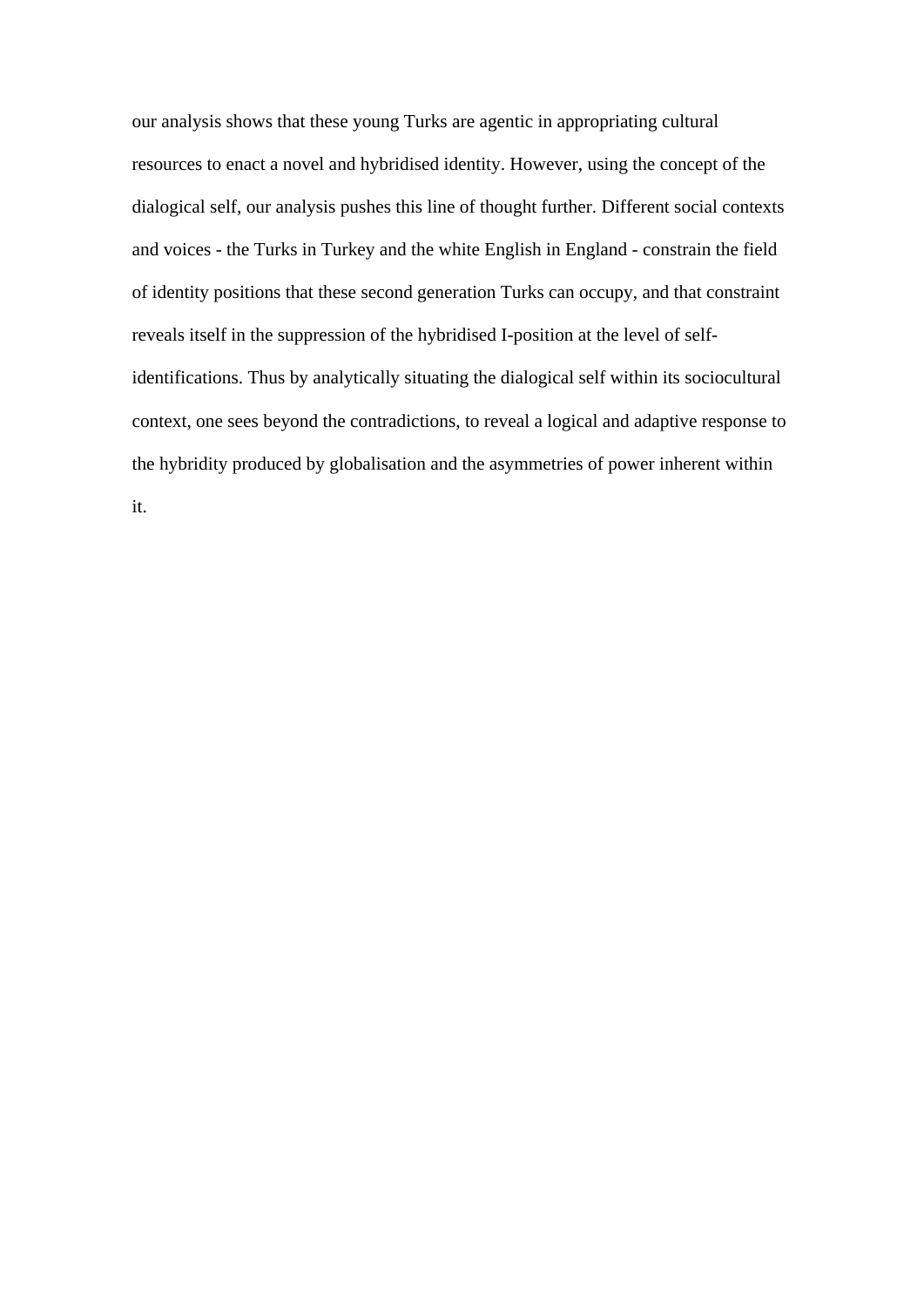#### References

- Back, L. (1996). *New ethnicities and urban culture: Racisms and multiculture in young lives.* London: University College London Press.
- Bakhtin, M. M. (1981). *The dialogic imagination*. Austin: University of Texas Press.
- Baumann, G. (1996). *Contesting culture: Discourses of identity in multi-ethnic London*  Cambridge: Cambridge University Press.
- Bhatia, S. & Ram, A. (2001). Locating the dialogical self in the age of transnational migrations, border crossings and diasporas. *Culture and Psychology, 7*, 297-309.
- Bhatia, S. (2002). Acculturation, dialogical voices and the construction of the diasporic self. *Theory and Psychology, 12*, 55-77.
- Da Cunha, M. C. (1995). Children, Politics and Culture: The case of Brazilian Indians. In S.Stephens (ed) *Children and the politics of culture*. (pp. 282-291) Chichester: Princeton University Press.
- Enneli, P., Modood, T. & Bradley, H. (2005). *Young Turks and Kurds: a set of 'invisible' disadvantaged groups*. York: Joseph Rowntree Foundation.
- Eriskon, E. H. (1968). *Identity: Youth and Crisis.* New York: Norton.
- Gervais, M-C. & Jovchelovitch, S. (1998). Health and identity: the case of the Chinese community in England. *Social Science Information, 37*, 709-729.
- Giddens, A. (1991). *Modernity and self-identity: Self and society in the late modern age*. Stanford, CA: Stanford University Press.
- Gillespie, A. (2005). Malcolm X and his autobiography: Identity development and selfnarration. *Culture and Psychology, 11*, 77-88.
- Gillespie, A. (2006a). *Becoming other: From social interaction to self-reflection*. Greenwich, CT: Information Age Publishing, Inc.
- Gillespie, A. (2006b). Descartes' demon: A dialogical analysis of 'Meditations on First Philosophy.' *Theory & Psychology*, 16, 761-781.
- Gillespie, A. (2007). Collapsing Self/Other positions: Identification through differentiation. *British Journal of Social Psychology*, xxxxxxxx
- Gillespie, A., Cornish, F., Aveling, E-L. & Zittoun, T. (2008). Conflicting community commitments: A dialogical analysis of a British woman's World War II diaries. *Journal of Community Psychology*, xxxxxxxx
- Hall, K. (1995). "There's a time to act English and a time to act Indian": The politics of identity among British-Sikh teenagers. In S.Stephens (ed) *Children and the politics of culture*. (pp. 243-644) Chichester: Princeton University Press.
- Hall S. (1996). Who needs 'identity'? In Hall S. & Du Gay, P. (eds) *Questions of Cultural Identity*. (pp. 1-17) London: Sage.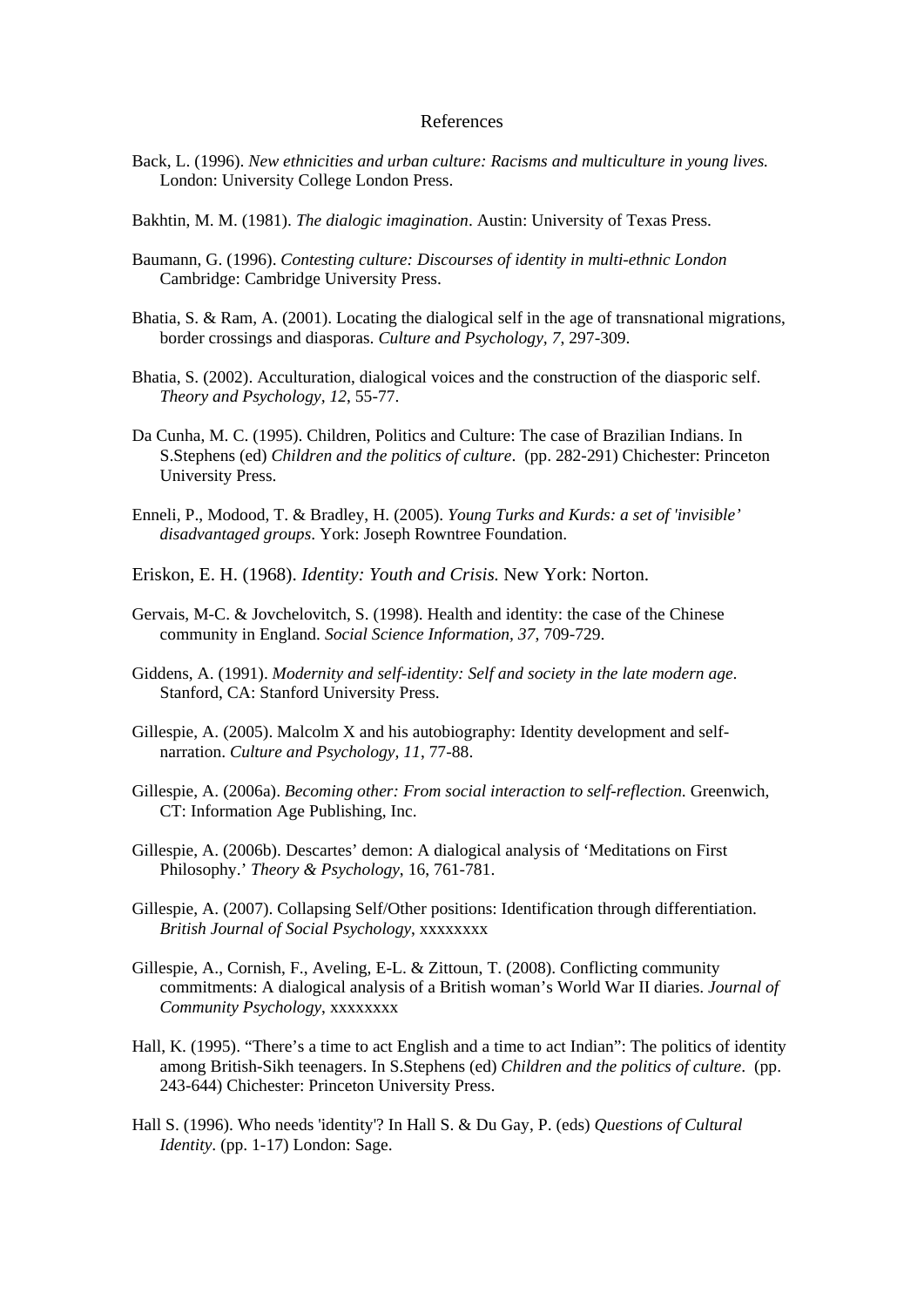- Hermans, H. J. M. (1996). Voicing the self: From information processing to dialogical interchange. *Psychological Bulletin, 119*, 31-50.
- Hermans, H. J. M. (2001a). The dialogical self: Towards a theory of personal and cultural positioning. *Culture and Psychology 7,* 243-281.
- Hermans, H. J. M. (2001b). The Construction of a personal position repertoire: Method and Practice. *Culture and Psychology 7*, 323-365.
- Hermans, H. J. M. (2002). The dialogical self as a society of mind. *Theory and Psychology 12*, 147-160
- Hermans, H. J. M. & Dimaggio, G. (2007). Self, identity, and globalization in times of uncertainty: A dialogical analysis. *General Review of Psychology, 11*, 31-61.
- Hermans, H. J. M. & Kempen, H. J. G. (1998). Moving cultures: The perilous problems of cultural dichotomies in a globalising society. *American Psychologist 53*, 1111-1120.
- Hermans, H. J. M., Kempen, H. J. G. & vanLoon, R. J. P. (1992). The dialogical self: Beyond individualism and rationalism. *American Psychologist 4,* 23-33.
- Howarth, C. (under review). "I hope we don't have to understand racism one day": Problematising racial difference in a British primary school. *British Journal of Social Psychology*
- Howarth, C. (2002). Identity in Whose Eyes? The role of representations in identity construction. *Journal for the Theory of Social Behaviour* 32, 145-162.
- Kvale, S. (1996). *InterViews*: *An introduction to qualitative research interviewing*. London: Sage Publications.
- James, W. (1890/1981). *The Principles of Psychology*. Cambridge, MA: Harvard University Press.
- Mandel, R. (1995). Second generation non-citizens: Children of the Turkish migrant diaspora in Germany. In S.Stephens (ed) *Children and the politics of culture*. (pp. 265-281) Chichester: Princeton University Press.
- Marshall, C. & Rossman, G.B. (1995). *Designing qualitative research, 2nd edition.* London: Sage Publications.
- Modood, T., Berthoud, R., Lakey, J., Nazroo, J. Smith, P., Virdee, S. & Beishon, S. (1997). *Ethnic minorities in Britain: Diversity and disadvantage* London: Policy Studies Institute.
- Nagel J. (1996). *American Indian Ethnic Renewal: Red Power and the Resurgence of Identity and Culture*. New York: Oxford University Press.
- Parker, D. (1995). *Through different eyes: The cultural identities of young Chinese people in Britain.* Aldershot: Avebury Press.
- Rappoport, L. Baumgardner, S. & Boon, G. (1999). Postmodern culture and the plural self. In J. Rowan and M. Cooper (eds), *The Plural Self: Multiplicity in everyday life.* London: Sage.
- Shotter, J. (1993). *Cultural Politics of Everyday Life* Buckingham: Open University Press.